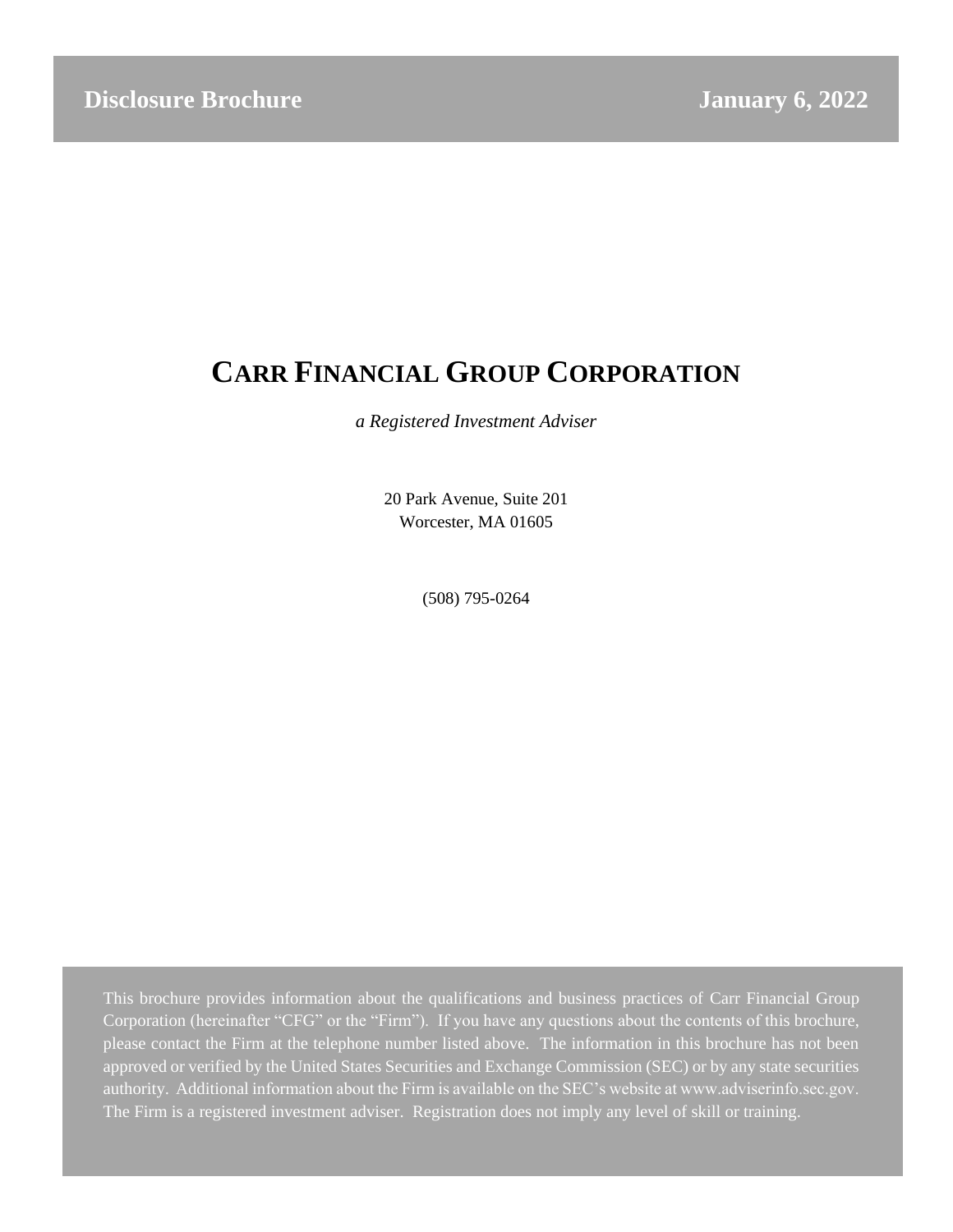## <span id="page-1-0"></span>**Item 2. Material Changes**

In this Item, CFG is required to discuss any material changes that have been made to the brochure since the last annual amendment. There are no such material changes to disclose.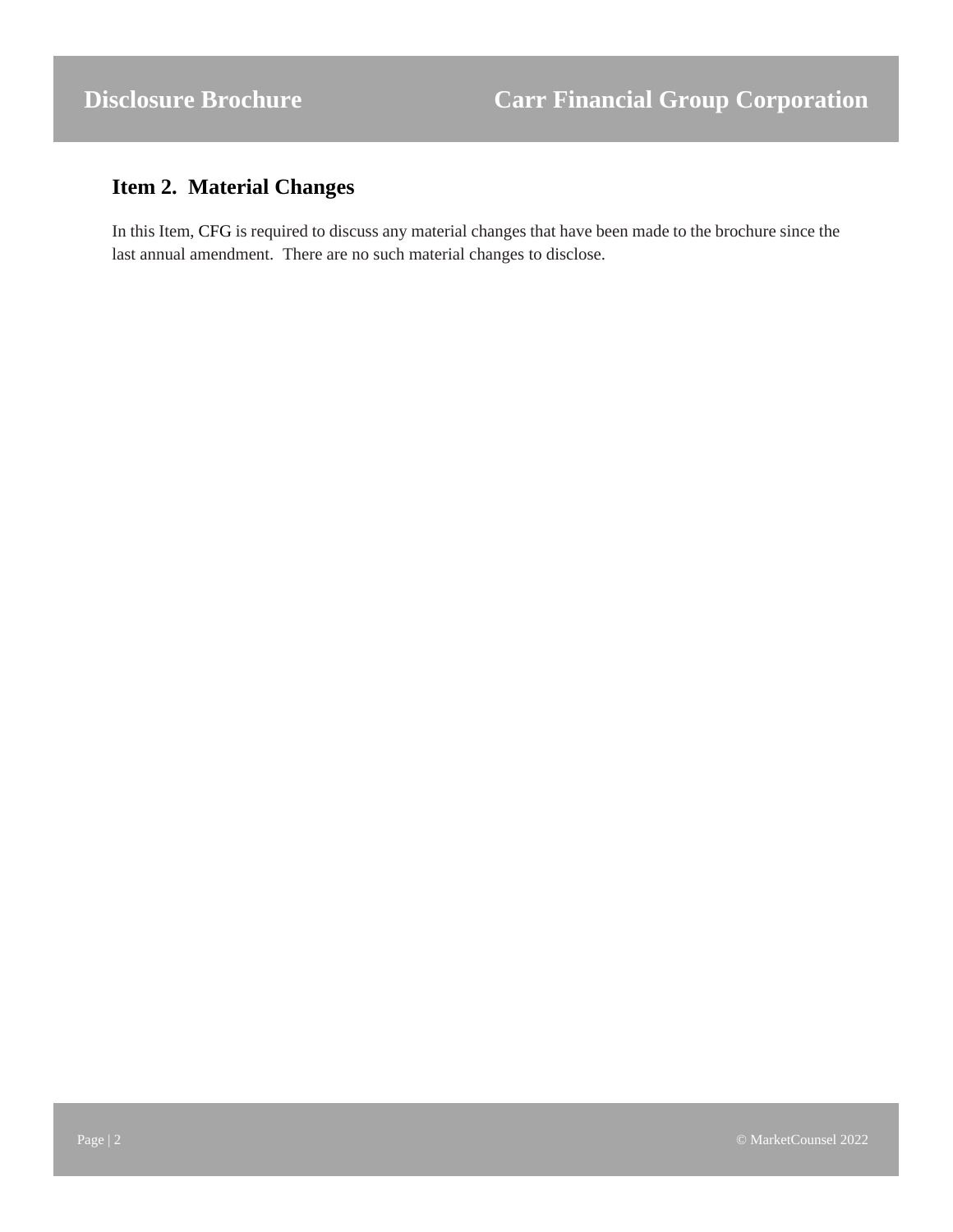# <span id="page-2-0"></span>**Item 3. Table of Contents**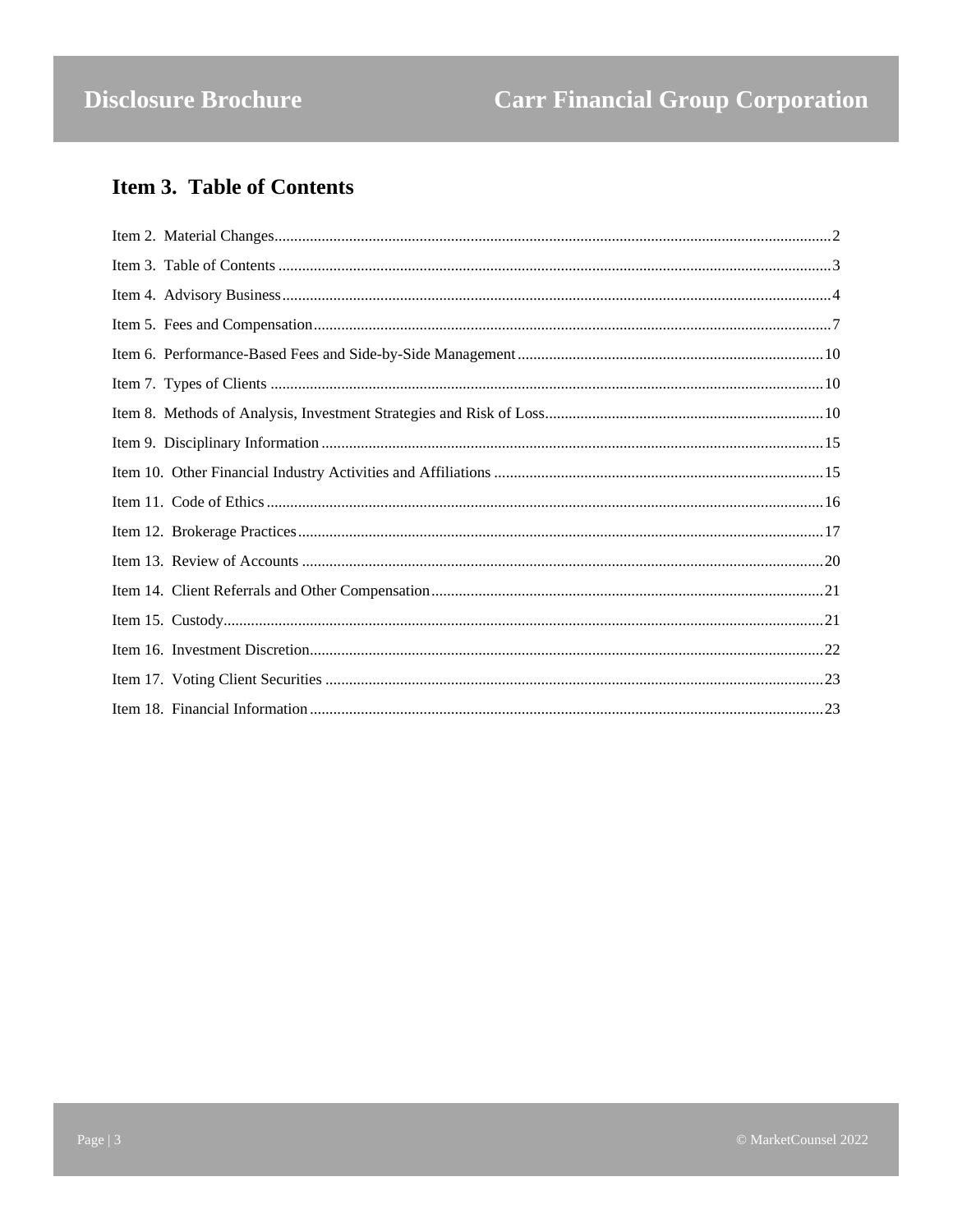### <span id="page-3-0"></span>**Item 4. Advisory Business**

CFG offers a variety of advisory services, which include financial planning, consulting, and investment management services. Prior to CFG rendering any of the foregoing advisory services, clients are required to enter into one or more written agreements with CFG setting forth the relevant terms and conditions of the advisory relationship (the "Advisory Agreement").

CFG filed for registration as an investment adviser in January 2022 and is owned by Richard M. Carr. As of the date of this filing, CFG does not have any assets under management; however, the Firm reasonably expects to be eligible for registration with the SEC within 120 days of approval as an investment adviser.

While this brochure generally describes the business of CFG, certain sections also discuss the activities of its Supervised Persons, which refer to the Firm's officers, partners, directors (or other persons occupying a similar status or performing similar functions), employees or other persons who provide investment advice on CFG's behalf and are subject to the Firm's supervision or control.

### **Financial Planning and Consulting Services**

CFG offers clients a broad range of financial planning and consulting services, which include any or all of the following functions:

- Business Planning
- Cash Flow Forecasting
- Trust and Estate Planning
- Financial Reporting
- Investment Consulting
- Insurance Planning
- Retirement Planning
- Risk Management
- Charitable Giving
- Distribution Planning
- Tax Planning
- Education Planning

While each of these services is available on a stand-alone basis, certain of them can also be rendered in conjunction with investment portfolio management as part of a comprehensive wealth management engagement (described in more detail below).

In performing these services, CFG is not required to verify any information received from the client or from the client's other professionals (e.g., attorneys, accountants, etc.,) and is expressly authorized to rely on such information. CFG recommends certain clients engage the Firm for additional related services, its Supervised Persons in their individual capacities as insurance agents and/or other professionals to implement its recommendations. Clients are advised that a conflict of interest exists for the Firm to recommend that clients engage CFG or its affiliates to provide (or continue to provide) additional services for compensation, including investment management services. Clients retain absolute discretion over all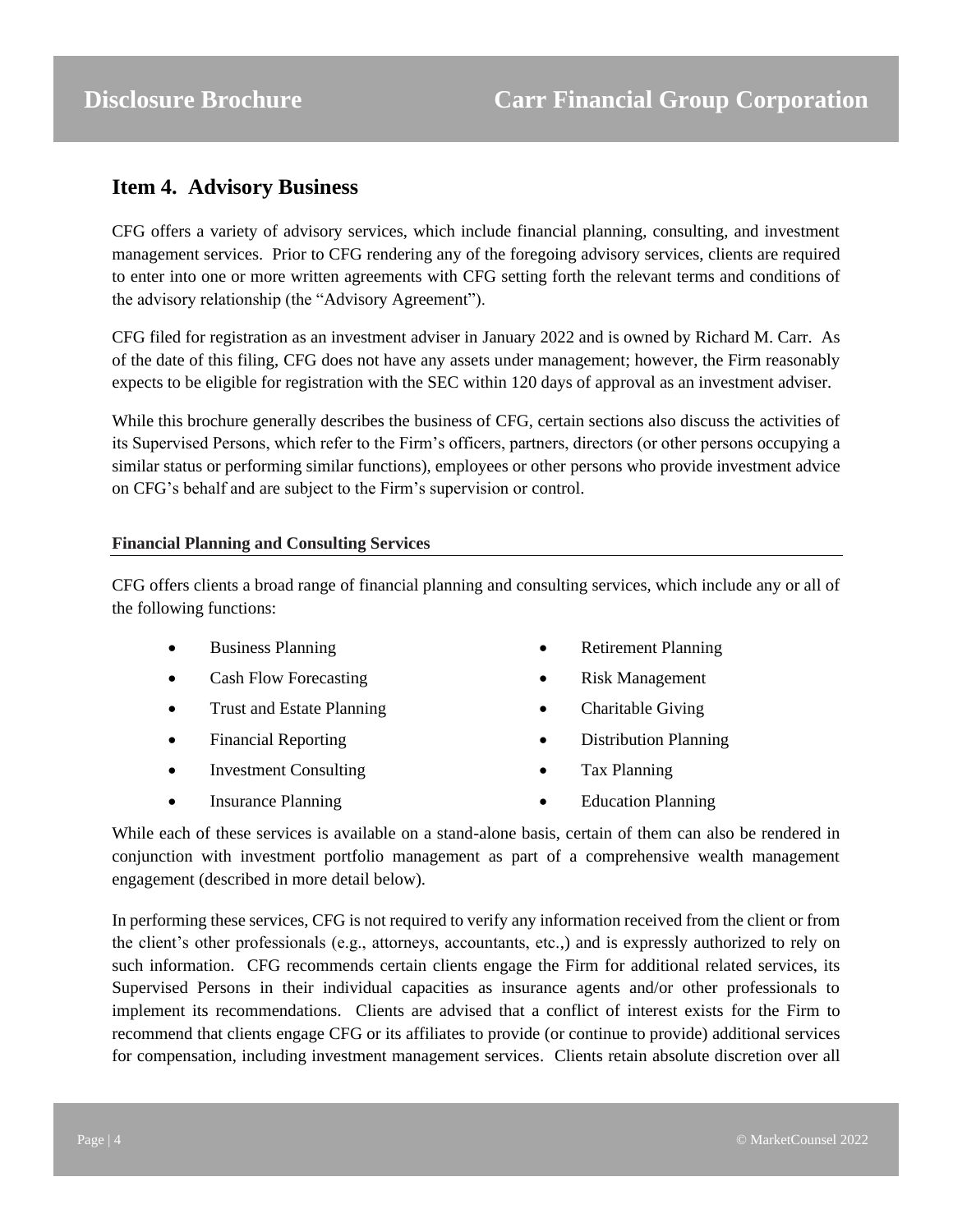decisions regarding implementation and are under no obligation to act upon any of the recommendations made by CFG under a financial planning or consulting engagement. Clients are advised that it remains their responsibility to promptly notify the Firm of any change in their financial situation or investment objectives for the purpose of reviewing, evaluating or revising CFG's recommendations and/or services.

#### **Wealth Management Services**

CFG provides clients with wealth management services which include a broad range of financial planning and consulting services as well as discretionary and/or non-discretionary management of investment portfolios.

CFG allocates client assets among investments in accordance with the client's stated investment objectives. The Firm primarily allocates client assets in mutual funds, exchange-traded funds ("ETFs"). For certain clients, the Firm further allocates among individual debt and equity securities, options, real estate investment trusts ("REITs") and independent investment managers ("Independent Managers").

Where appropriate, the Firm also provides advice about any type of legacy position or other investment held in client portfolios, but clients should not assume that these assets are being continuously monitored or otherwise advised on by the Firm unless specifically agreed upon. Clients can engage CFG to manage and/or advise on certain investment products that are not maintained at their primary custodian, such as variable life insurance and annuity contracts and assets held in employer sponsored retirement plans and qualified tuition plans (i.e., 529 plans). In these situations, CFG directs or recommends the allocation of client assets among the various investment options available with the product. These assets are generally maintained at the underwriting insurance company or the custodian designated by the product's provider.

CFG tailors its advisory services to meet the needs of its individual clients and seeks to ensure, on a continuous basis, that client portfolios are managed in a manner consistent with those needs and objectives. CFG consults with clients on an initial and ongoing basis to assess their specific risk tolerance, time horizon, liquidity constraints and other related factors relevant to the management of their portfolios. Clients are advised to promptly notify CFG if there are changes in their financial situation or if they wish to place any limitations on the management of their portfolios. Clients can impose reasonable restrictions or mandates on the management of their accounts if CFG determines, in its sole discretion, the conditions would not materially impact the performance of a management strategy or prove overly burdensome to the Firm's management efforts.

### **Retirement Plan Consulting Services**

CFG provides various consulting services to qualified employee benefit plans and their fiduciaries. This suite of institutional services is designed to assist plan sponsors in structuring, managing and optimizing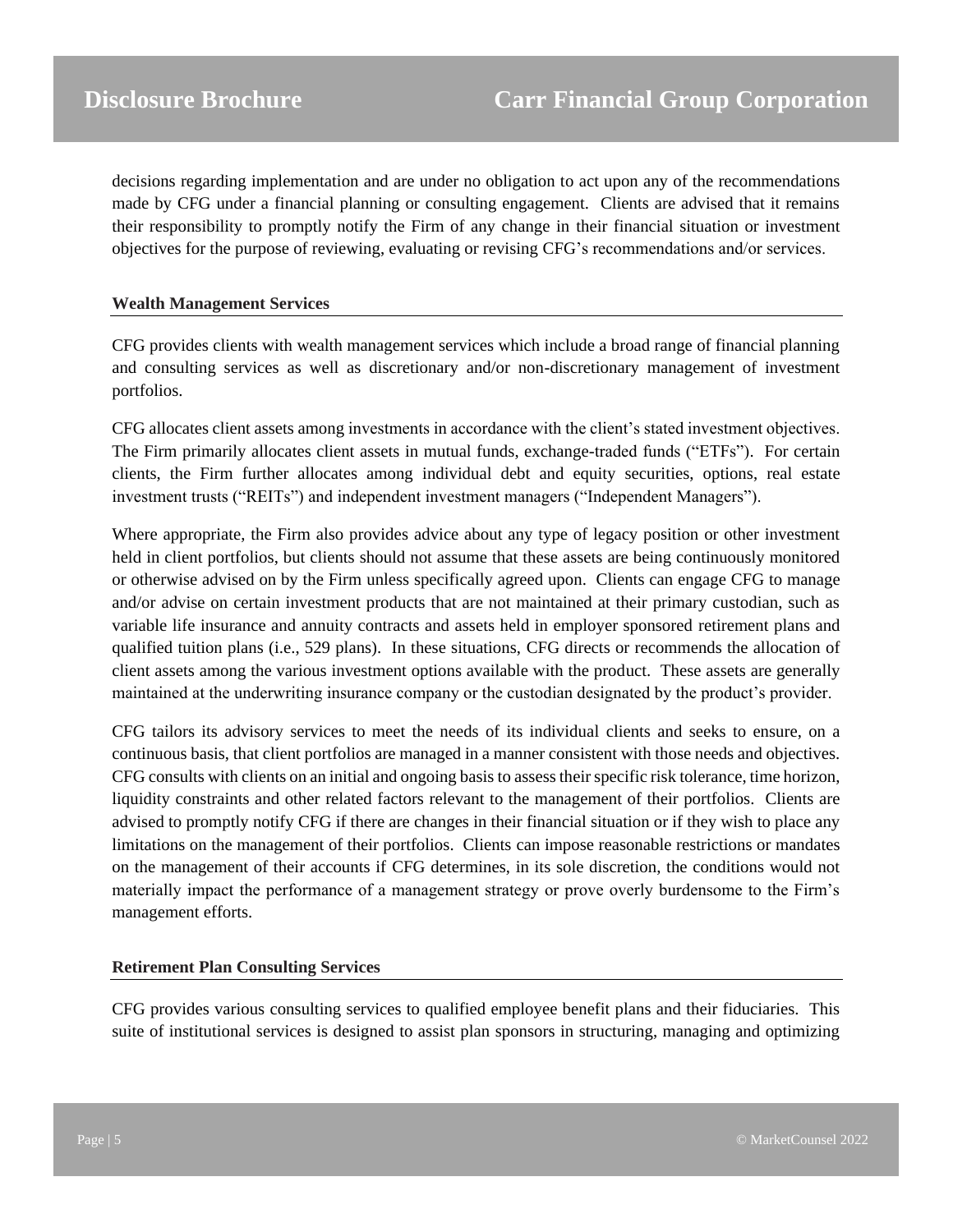their corporate retirement plans. Each engagement is individually negotiated and customized, and includes any or all of the following services:

- Plan Design and Strategy
- Plan Review and Evaluation
- Executive Planning & Benefits
- Investment Selection
- Plan Fee and Cost Analysis
- Plan Committee Consultation
- Fiduciary and Compliance
- Participant Education

As disclosed in the Advisory Agreement, certain of the foregoing services are provided by CFG as a fiduciary under the Employee Retirement Income Security Act of 1974, as amended ("ERISA"). In accordance with ERISA Section 408(b)(2), each plan sponsor is provided with a written description of CFG's fiduciary status, the specific services to be rendered and all direct and indirect compensation the Firm reasonably expects under the engagement.

#### **Family Office Services**

CFG provides family office services through the business name of Lucey Advisory Group. The family office services are separately negotiated and can include the following, among other services:

- Personal and business bill paying and record keeping.
- Reconciling accounts, credit card transactions and other financial activity.
- Reviewing and summarizing vendor contracts (HR service provider, insurance, etc.)
- Handling property and casualty insurance applications, premium payments, etc.
- Maintaining corporate records including annual meeting minutes and agendas.
- Producing financial reports for clients, CPAs and bookkeeper review.
- Household employee payroll coordination using  $3<sup>rd</sup>$  party payroll provider.

#### **Use of Independent Managers**

As mentioned above, CFG selects certain Independent Managers to actively manage a portion of its clients' assets. The Firm does not anticipate utilizing Independent Managers frequently. The specific terms and conditions under which a client engages an Independent Manager are set forth in a separate written agreement with the designated Independent Manager. That agreement can be between the Firm and the Independent Manager (often called a subadvisor) or the client and the Independent Manager (sometimes called a separate account manager). In addition to this brochure, clients will typically also receive the written disclosure documents of the respective Independent Managers engaged to manage their assets.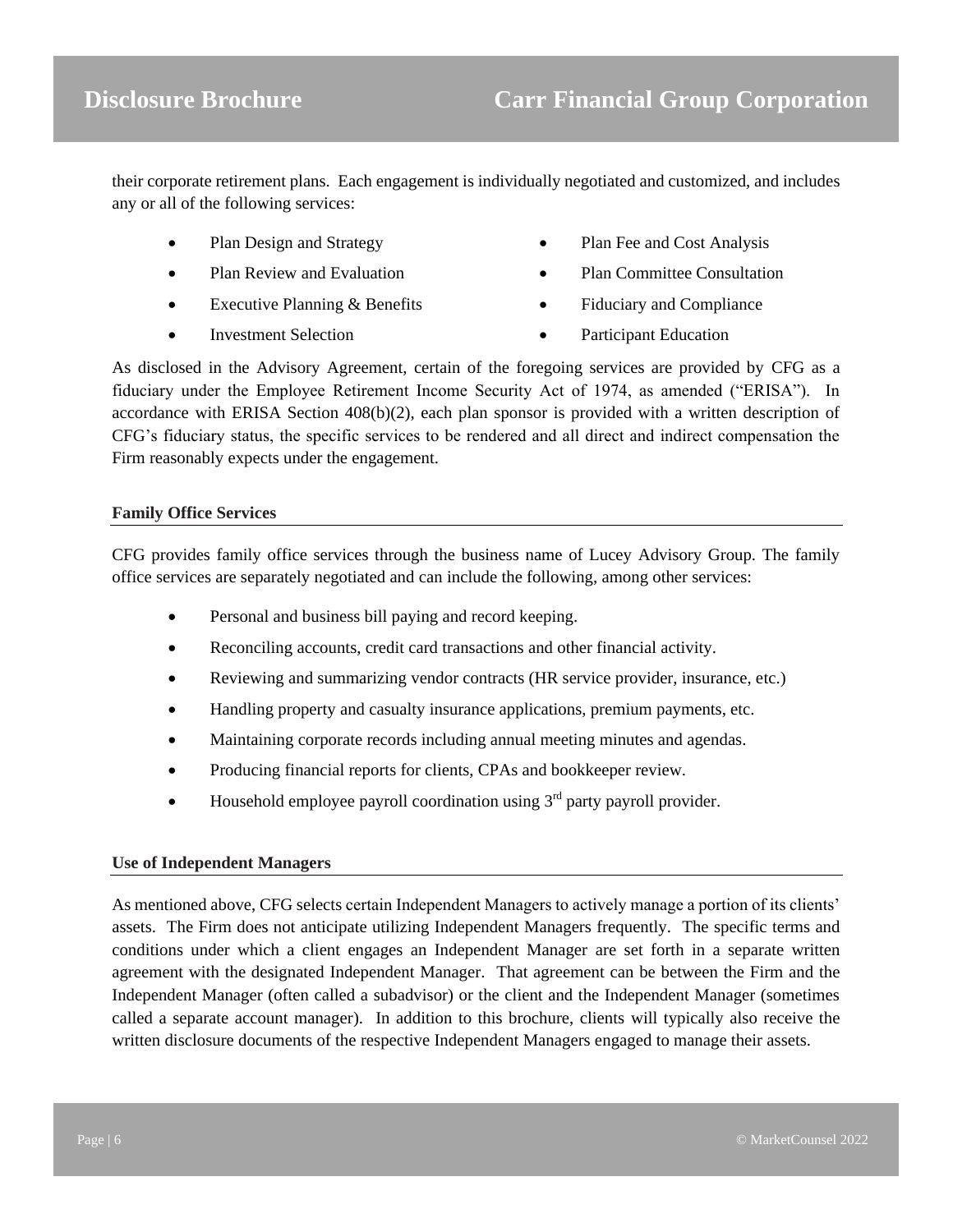CFG evaluates a variety of information about Independent Managers, which includes the Independent Managers' public disclosure documents, materials supplied by the Independent Managers themselves and other third-party analyses it believes are reputable. To the extent possible, the Firm seeks to assess the Independent Managers' investment strategies, past performance and risk results in relation to its clients' individual portfolio allocations and risk exposure. CFG also takes into consideration each Independent Manager's management style, returns, reputation, financial strength, reporting, pricing and research capabilities, among other factors.

CFG continues to provide services relative to the discretionary or non-discretionary selection of the Independent Managers. On an ongoing basis, the Firm monitors the performance of those accounts being managed by Independent Managers. CFG seeks to ensure the Independent Managers' strategies and target allocations remain aligned with its clients' investment objectives and overall best interests.

### <span id="page-6-0"></span>**Item 5. Fees and Compensation**

CFG offers services on a fee basis, which includes fixed fees, as well as fees based upon assets under management. Additionally, certain of the Firm's Supervised Persons, in their individual capacities, offers insurance products under a separate commission-based arrangement.

### **Financial Planning and Consulting Fees**

CFG charges a fixed fee for providing financial planning and consulting services under a stand-alone engagement. These fees are negotiable, but range from \$1,000 to \$10,000, depending upon the scope and complexity of the services and the professional rendering the financial planning and/or the consulting services. The fee can be for a defined project, such as the delivery of a plan, or for ongoing services. If the client engages the Firm for additional investment advisory services, CFG can offset all or a portion of its fees for those services based upon the amount paid for the financial planning and/or consulting services.

The terms and conditions of the financial planning and/or consulting engagement are set forth in the Advisory Agreement. For project-based services CFG requires one-half of the fee (estimated hourly or fixed) payable upon execution of the Advisory Agreement. The outstanding balance is due upon delivery of the financial plan or completion of the agreed upon services. Ongoing services are charged as described in the investment management section, below. The Firm does not, however, take receipt of \$1,200 or more in prepaid fees, six or more months in advance of services rendered.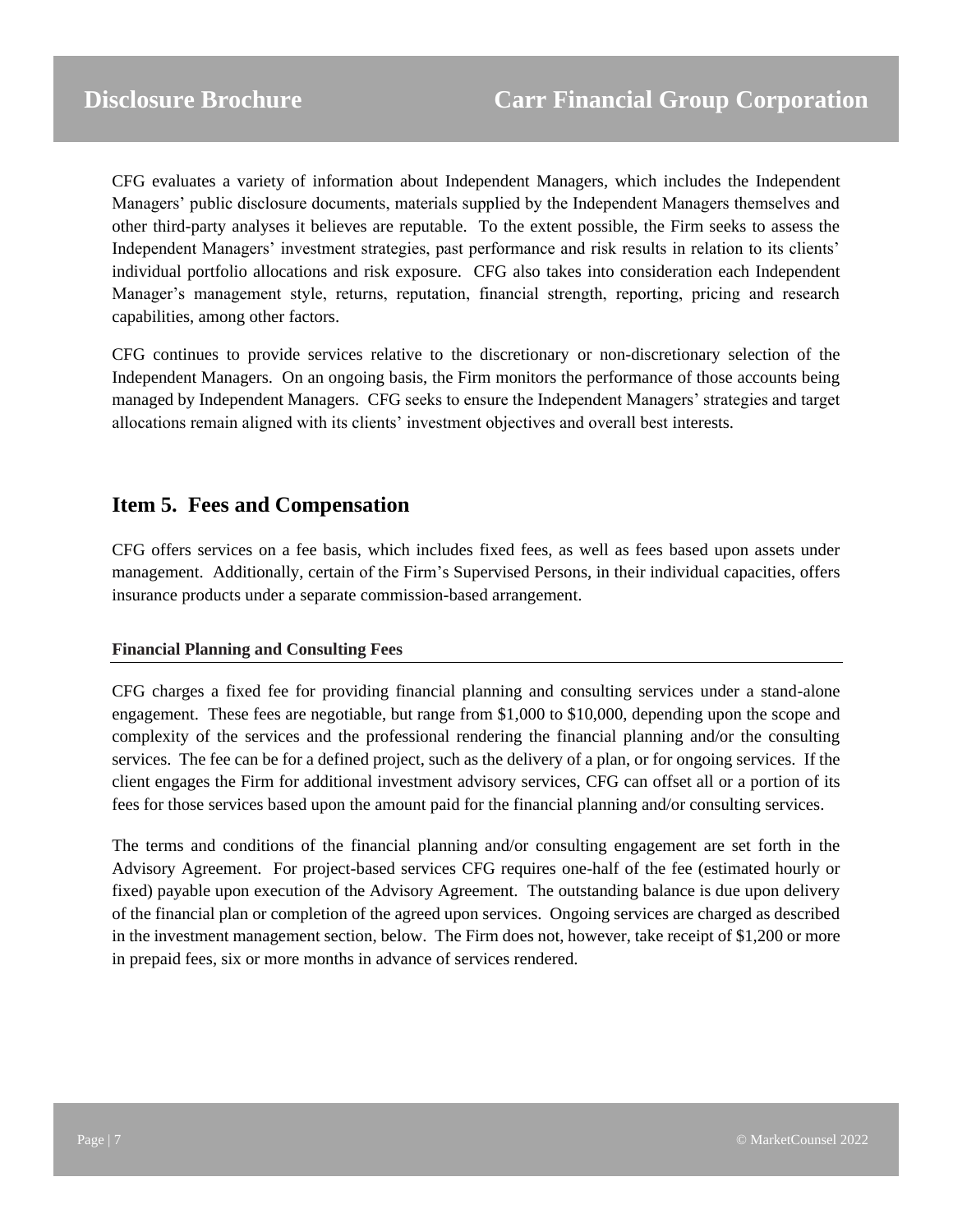#### **Wealth Management Fees**

CFG offers wealth management services for an annual fee based on the amount of assets under the Firm's management. This management fee varies up to 200 basis points (2.00%), depending upon the size and composition of a client's portfolio, the type and amount of services rendered and the individual(s) providing the services. The annual fee is prorated and charged quarterly, in advance, based upon the market value of the assets being managed by CFG on the last day of the previous quarter as determined by a party independent from the Firm (including the client's custodian or another third-party).

If assets are deposited into or withdrawn from an account after the inception of a billing period, the fee payable with respect to such assets is not adjusted to reflect the interim change in portfolio value. For the initial period of an engagement, the fee is calculated on a *pro rata* basis. In the event the advisory agreement is terminated, the fee for the final billing period is prorated through the effective date of the termination and the outstanding or unearned portion of the fee is charged or refunded to the client, as appropriate.

Additionally, for asset management services the Firm provides with respect to certain client holdings (e.g., held-away assets, accommodation accounts, alternative investments, etc.), CFG can negotiate a fee rate that differs from the range set forth above. Clients are advised that a conflict of interest exists for the Firm to recommend that clients engage CFG for additional services for compensation, including rolling over retirement accounts or moving other assets to the Firm's management. Clients retain absolute discretion over all decisions regarding engaging the Firm and are under no obligation to act upon any of the recommendations.

### **Retirement Plan Consulting Fees**

CFG charges as fixed project-based fee to provide clients with retirement plan consulting services. Each engagement is individually negotiated and tailored to accommodate the needs of the individual plan sponsor, as memorialized in the Agreement. These fees vary, based on the scope of the services to be rendered, and ranges up to \$10,000 per annum on a fixed fee basis or up to 100 basis points (1.00%), depending upon services provided and the amount of assets to be advised on.

#### **Family Office Fees**

Lucey Advisory Group charges a fixed fee for providing family office services under a stand-alone engagement. These fees are negotiable, but range up to \$12,000 per month (charged in advance), depending upon the scope and complexity of the services and the professional rendering the services.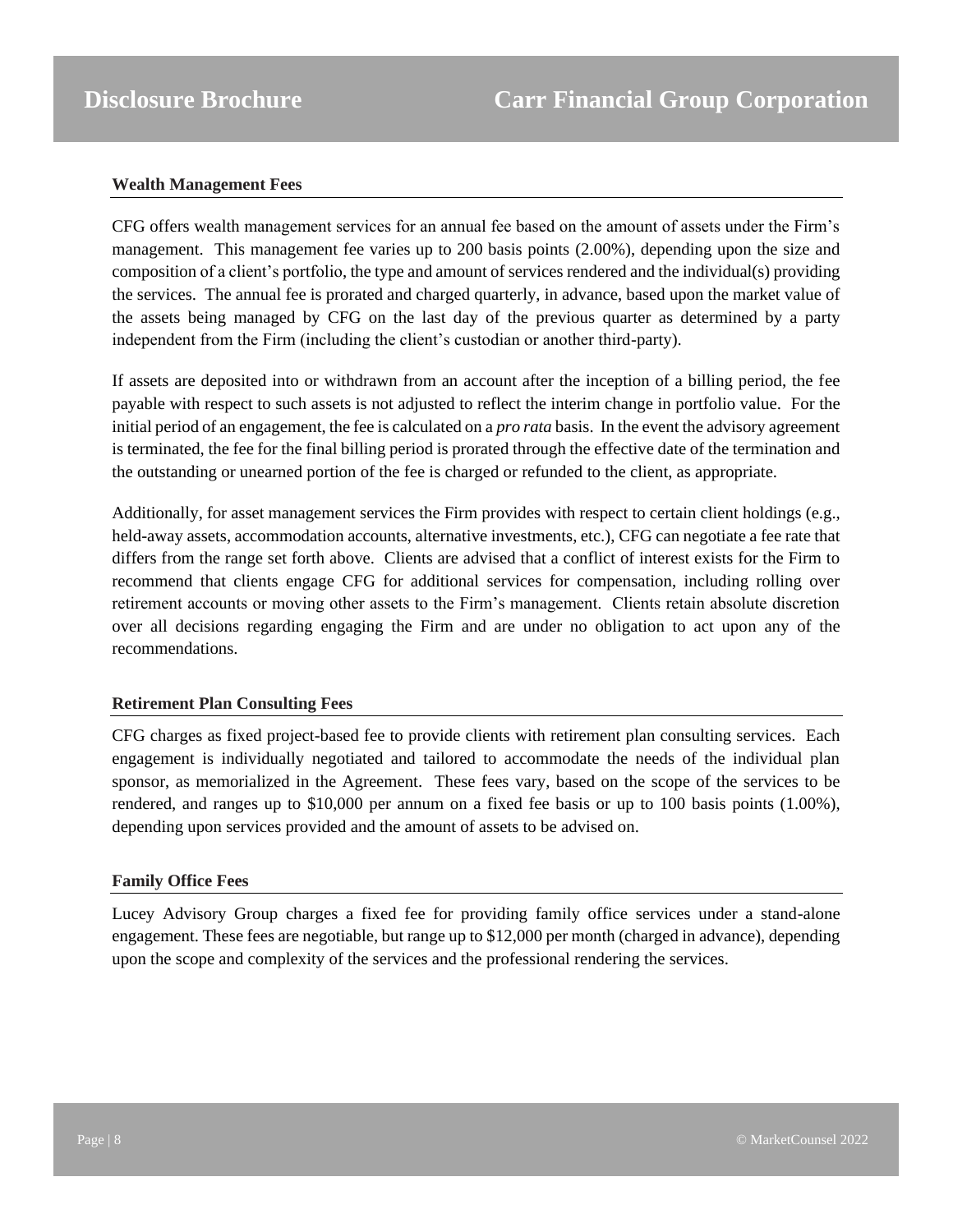#### **Fee Discretion**

CFG may, in its sole discretion, negotiate to charge a lesser fee based upon certain criteria, such as anticipated future earning capacity, anticipated future additional assets, dollar amount of assets to be managed, related accounts, account composition, pre-existing/legacy client relationship, account retention, pro bono activities, or competitive purposes.

#### **Additional Fees and Expenses**

In addition to the advisory fees paid to CFG, clients also incur certain charges imposed by other third parties, such as broker-dealers, custodians, trust companies, banks and other financial institutions (collectively "Financial Institutions"). These additional charges include securities brokerage commissions, transaction fees, custodial fees, margin and other borrowing costs, charges imposed directly by a mutual fund or ETF in a client's account, as disclosed in the fund's prospectus (*e.g.*, fund management fees and other fund expenses), deferred sales charges, odd-lot differentials, transfer taxes, wire transfer and electronic fund fees, and other fees and taxes on brokerage accounts and securities transactions. The Firm's brokerage practices are described at length in Item 12, below.

#### **Direct Fee Debit**

Clients provide CFG and/or certain Independent Managers with the authority to directly debit their accounts for payment of the investment advisory fees. The Financial Institutions that act as the qualified custodian for client accounts, from which the Firm retains the authority to directly deduct fees, have agreed to send statements to clients not less than quarterly detailing all account transactions, including any amounts paid to CFG.

#### **Use of Margin**

CFG can recommend that certain clients utilize margin in the client's investment portfolio or other borrowing. CFG does not recommend such borrowing for leverage. The borrowing is generally used for other borrowing needs, such as bridge loans and other financing needs, or in order to utilize options. The Firm's fees are determined based upon the value of the assets being managed gross of any margin or borrowing.

#### **Account Additions and Withdrawals**

Clients can make additions to and withdrawals from their account at any time, subject to CFG's right to terminate an account. Additions can be in cash or securities provided that the Firm reserves the right to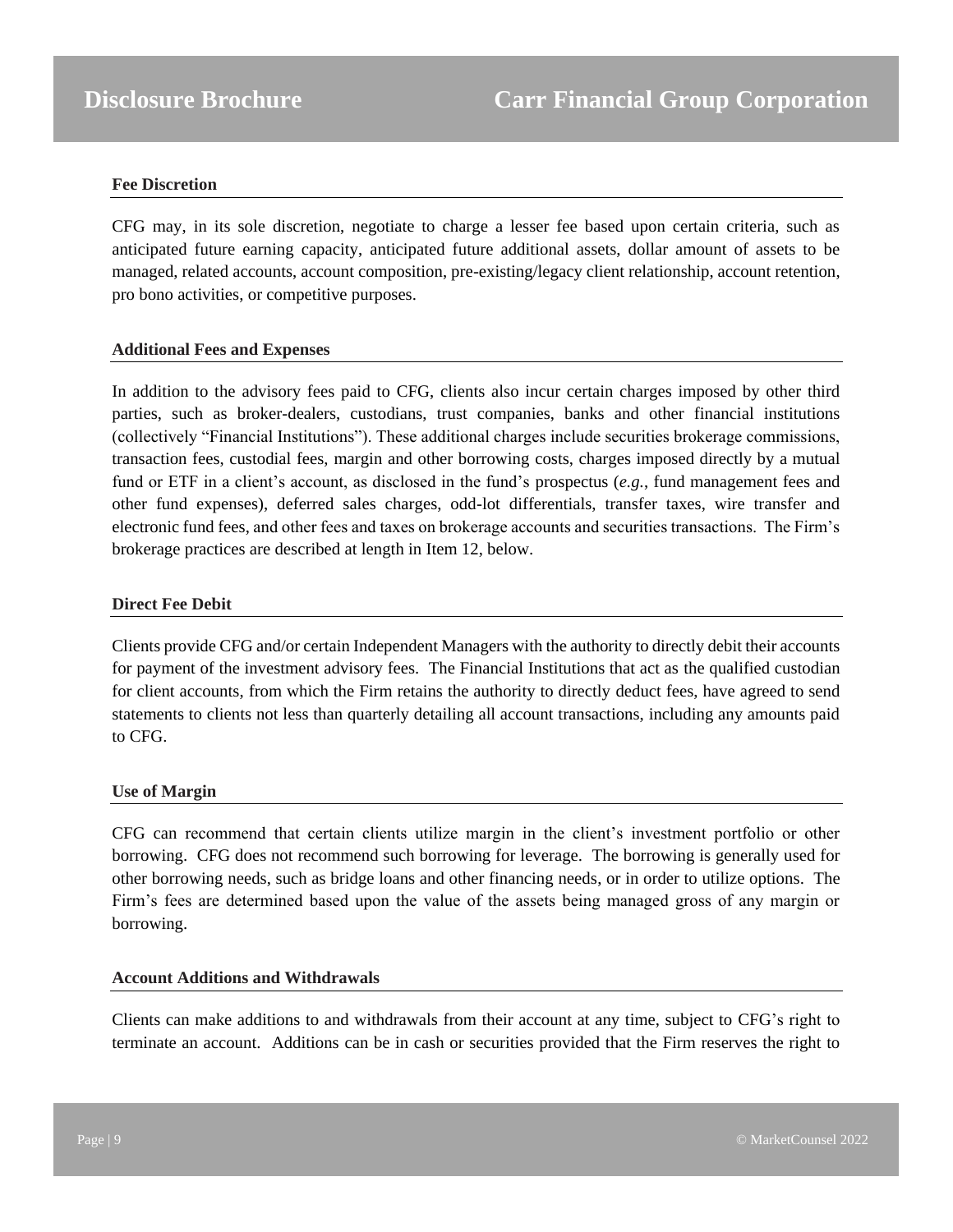liquidate any transferred securities or declines to accept particular securities into a client's account. Clients can withdraw account assets on notice to CFG, subject to the usual and customary securities settlement procedures. However, the Firm designs its portfolios as long-term investments and the withdrawal of assets may impair the achievement of a client's investment objectives. CFG may consult with its clients about the options and implications of transferring securities. Clients are advised that when transferred securities are liquidated, they may be subject to transaction fees, short-term redemption fees, fees assessed at the mutual fund level (e.g., contingent deferred sales charges) and/or tax ramifications.

### <span id="page-9-0"></span>**Item 6. Performance-Based Fees and Side-by-Side Management**

CFG does not provide any services for a performance-based fee (i.e., a fee based on a share of capital gains or capital appreciation of a client's assets).

### <span id="page-9-1"></span>**Item 7. Types of Clients**

CFG offers services to individuals, trusts, estates, charitable organizations, corporations and other business entities, pension and profit-sharing plans.

### <span id="page-9-2"></span>**Item 8. Methods of Analysis, Investment Strategies and Risk of Loss**

#### **Methods of Analysis**

CFG utilizes a combination of fundamental, technical, cyclical and behavioral finance methods of analysis while employing an asset allocation strategy based on a derivative of Modern Portfolio Theory ("MPT").

Fundamental analysis involves an evaluation of the fundamental financial condition and competitive position of a particular fund or issuer. For CFG, this process typically involves an analysis of an issuer's management team, investment strategies, style drift, past performance, reputation and financial strength in relation to the asset class concentrations and risk exposures of the Firm's model asset allocations. A substantial risk in relying upon fundamental analysis is that while the overall health and position of a company may be good, evolving market conditions may negatively impact the security.

Technical analysis involves the examination of past market data rather than specific issuer information in determining the recommendations made to clients. Technical analysis may involve the use of mathematical based indicators and charts, such as moving averages and price correlations, to identify market patterns and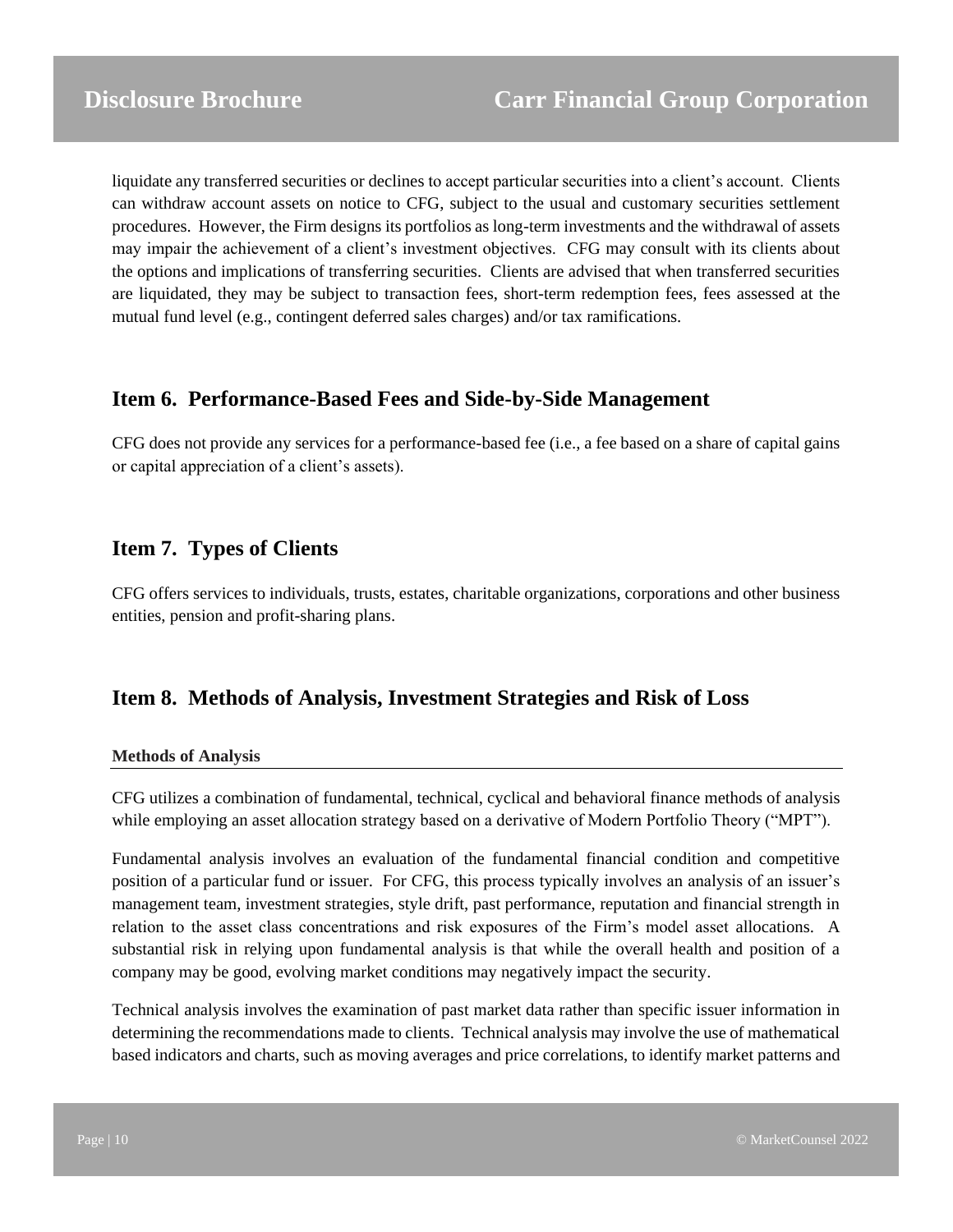trends which may be based on investor sentiment rather than the fundamentals of the company. A substantial risk in relying upon technical analysis is that spotting historical trends may not help to predict such trends in the future. Even if the trend will eventually reoccur, there is no guarantee that CFG will be able to accurately predict such a reoccurrence.

Cyclical analysis is similar to technical analysis in that it involves the assessment of market conditions at a macro (entire market or economy) or micro (company specific) level, rather than focusing on the overall fundamental analysis of the health of the particular company that CFG is recommending. The risks with cyclical analysis are similar to those of technical analysis.

Behavioral finance analysis involves an examination of conventional economics as well as behavioral and cognitive psychological factors. Behavioral finance methodology seeks to combine a qualitative and quantitative approach to provide explanations for why individuals may, at times, make irrational financial decisions. Where conventional financial theories have failed to explain certain patterns, the behavioral finance methodology investigates the underlying reasons and biases that cause some people to behave against their best interests. The risks relating to behavior finance analysis are that it relies on spotting trends in human behavior that may not predict future trends.

Modern Portfolio Theory ("MPT") is a mathematical based investment discipline that seeks to quantify expected portfolio returns in relation to corresponding portfolio risk. The basic premise of MPT is that the risk of a particular holding is to be assessed by comparing its price variations against those of the market portfolio. However, MPT disregards certain investment considerations and is based on a series of assumptions that may not necessarily reflect actual market conditions. As such, the factors for which MPT does not account (*e.g*., tax implications, regulatory constraints and brokerage costs) may negate the upside or add to the actual risk of a particular allocation. Nevertheless, CFG's investment process is structured in such a way to integrate those assumptions and real life considerations for which MPT analytics do not account.

#### **Investment Strategies**

CFG's implementation of its various investment strategies begins with a detailed analysis of the client's circumstances. CFG takes the time to understand the client's financial goals and investment objectives, financial position and balance sheet composition, cash flow needs, risk tolerance, and other important factors. After developing a thorough understanding of the client's position and goals, CFG recommends customized portfolio solutions in an effort to meet or exceed investment objectives while maintaining an appropriate level of risk.

CFG primarily utilizes Mutual Funds and Exchange Traded Funds to create core strategic models for its clients. The process for constructing these core models is rigorous, as funds and ETFs are screened based on a host of factors, including, but not limited to - expense ratios, fund company reputation, manager tenure, performance history, fund manager level of investment in their strategies, and active share. CFG monitors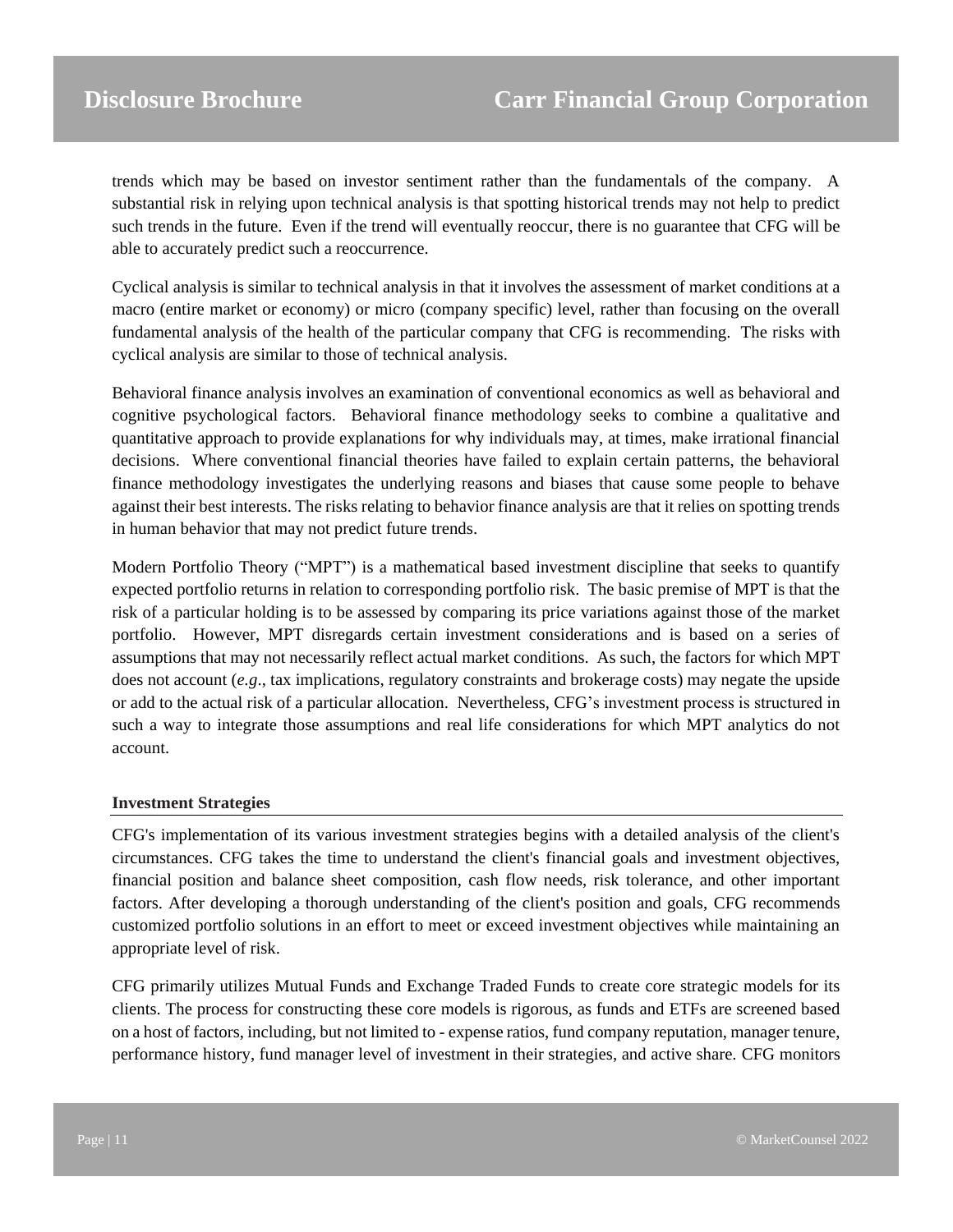fund and ETF positions by reviewing independent research reports. CFG also conducts meetings with representatives from Fund and ETF providers to ensure their fund composition is aligned with CFG's expectations. CFG's Mutual Fund and ETF allocation models are rebalanced periodically if there is material portfolio drift. Each model allocation has target risk ranges that can vary slightly depending on CFG's market sentiment and is adjusted accordingly.

CFG, in some situations, will incorporate individual stocks, bonds, Real Estate Investment Trusts ("REITs") and other investment vehicles to complement its core Mutual Fund / ETF allocations. CFG implements various stock strategies to help refine the exposure based on the client's investment objectives and risk tolerance. When recommending multiple investment strategies to the client, the aggregate allocation is reviewed for proper asset allocation and diversification before implementation.

#### **Risk of Loss**

The following list of risk factors does not purport to be a complete enumeration or explanation of the risks involved with respect to the Firm's investment management activities. Clients should consult with their legal, tax, and other advisors before engaging the Firm to provide investment management services on their behalf.

#### *Market Risks*

Investing involves risk, including the potential loss of principal, and all investors should be guided accordingly. The profitability of a significant portion of CFG's recommendations and/or investment decisions may depend to a great extent upon correctly assessing the future course of price movements of stocks, bonds and other asset classes. In addition, investments may be adversely affected by financial markets and economic conditions throughout the world. There can be no assurance that CFG will be able to predict these price movements accurately or capitalize on any such assumptions.

#### *Volatility Risks*

The prices and values of investments can be highly volatile, and are influenced by, among other things, interest rates, general economic conditions, the condition of the financial markets, the financial condition of the issuers of such assets, changing supply and demand relationships, and programs and policies of governments.

#### *Cash Management Risks*

The Firm may invest some of a client's assets temporarily in money market funds or other similar types of investments, during which time an advisory account may be prevented from achieving its investment objective.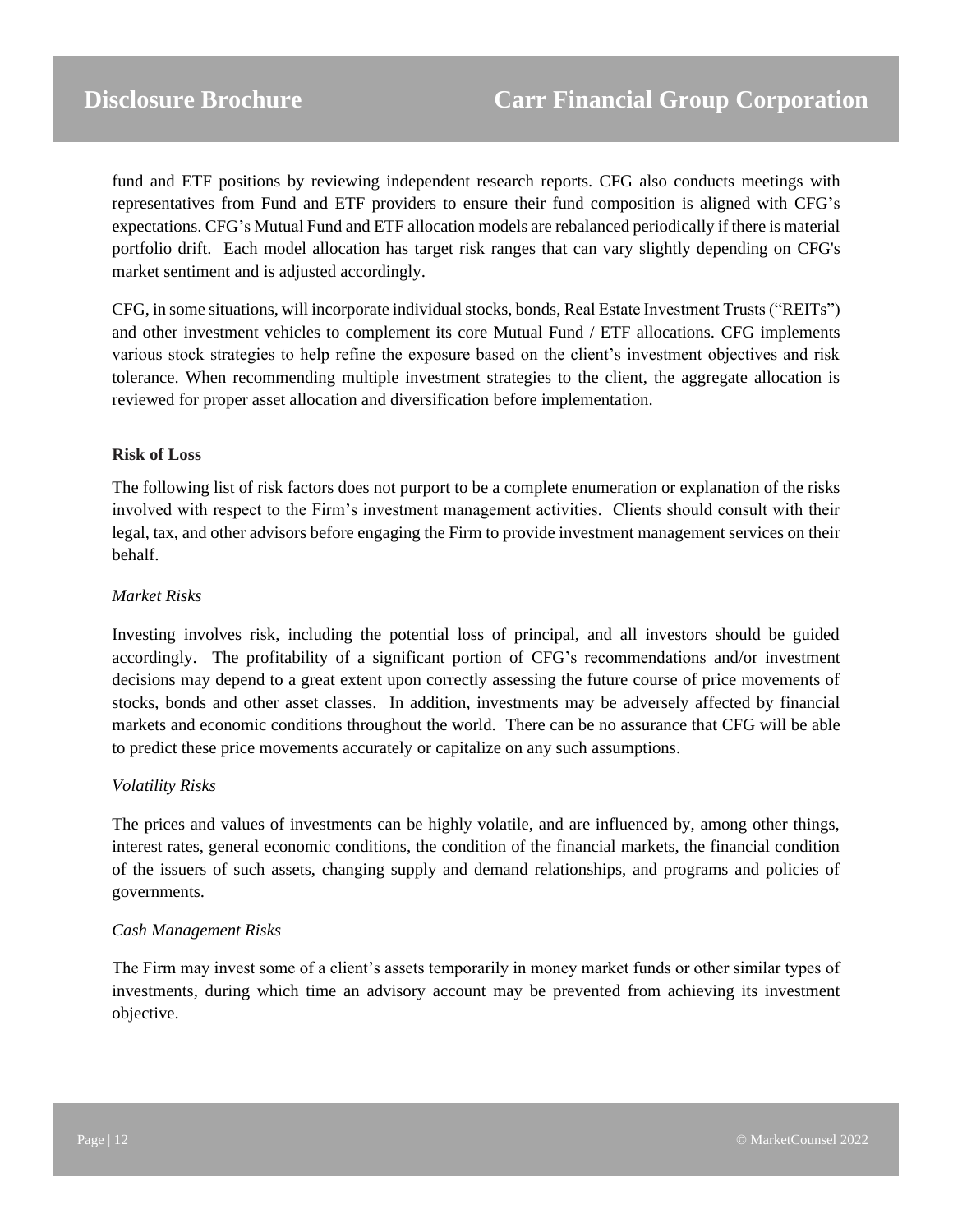### *Equity-Related Securities and Instruments*

The Firm may take long positions in common stocks of U.S. and non-U.S. issuers traded on national securities exchanges and over-the-counter markets. The value of equity securities varies in response to many factors. These factors include, without limitation, factors specific to an issuer and factors specific to the industry in which the issuer participates. Individual companies may report poor results or be negatively affected by industry and/or economic trends and developments, and the stock prices of such companies may suffer a decline in response. In addition, equity securities are subject to stock risk, which is the risk that stock prices historically rise and fall in periodic cycles. U.S. and non-U.S. stock markets have experienced periods of substantial price volatility in the past and may do so again in the future. In addition, investments in small-capitalization, midcapitalization and financially distressed companies may be subject to more abrupt or erratic price movements and may lack sufficient market liquidity, and these issuers often face greater business risks.

#### *Fixed Income Securities*

While the Firm emphasizes risk-averse management and capital preservation in its fixed-income bond portfolios, clients who invest in this product can lose money, including losing a portion of their original investment. The prices of the securities in our portfolios fluctuate. The Firm does not guarantee any particular level of performance. Below is a representative list of the types of risks clients should consider before investing in this product.

- Interest rate risk. Prices of bonds tend to move in the opposite direction to interest rate changes. Typically, a rise in interest rates will negatively affect bond prices. The longer the duration and average maturity of a portfolio, the greater the likely reaction to interest rate moves.
- Credit (or default) risk. A bond's price will generally fall if the issuer fails to make a scheduled interest or principal payment, if the credit rating of the security is downgraded, or if the perceived creditworthiness of the issuer deteriorates.
- Liquidity risk. Sectors of the bond market can experience a sudden downturn in trading activity. When there is little or no trading activity in a security, it can be difficult to sell the security at or near its perceived value. In such a market, bond prices may fall.
- Call risk. Some bonds give the issuer the option to call or redeem the bond before the maturity date. If an issuer calls a bond when interest rates are declining, the proceeds may have to be reinvested at a lower yield. During periods of market illiquidity or rising rates, prices of callable securities may be subject to increased volatility.
- Prepayment risk. When interest rates fall, the principal of mortgage-backed securities may be prepaid. These prepayments can reduce the portfolio's yield because proceeds may have to be reinvested at a lower yield.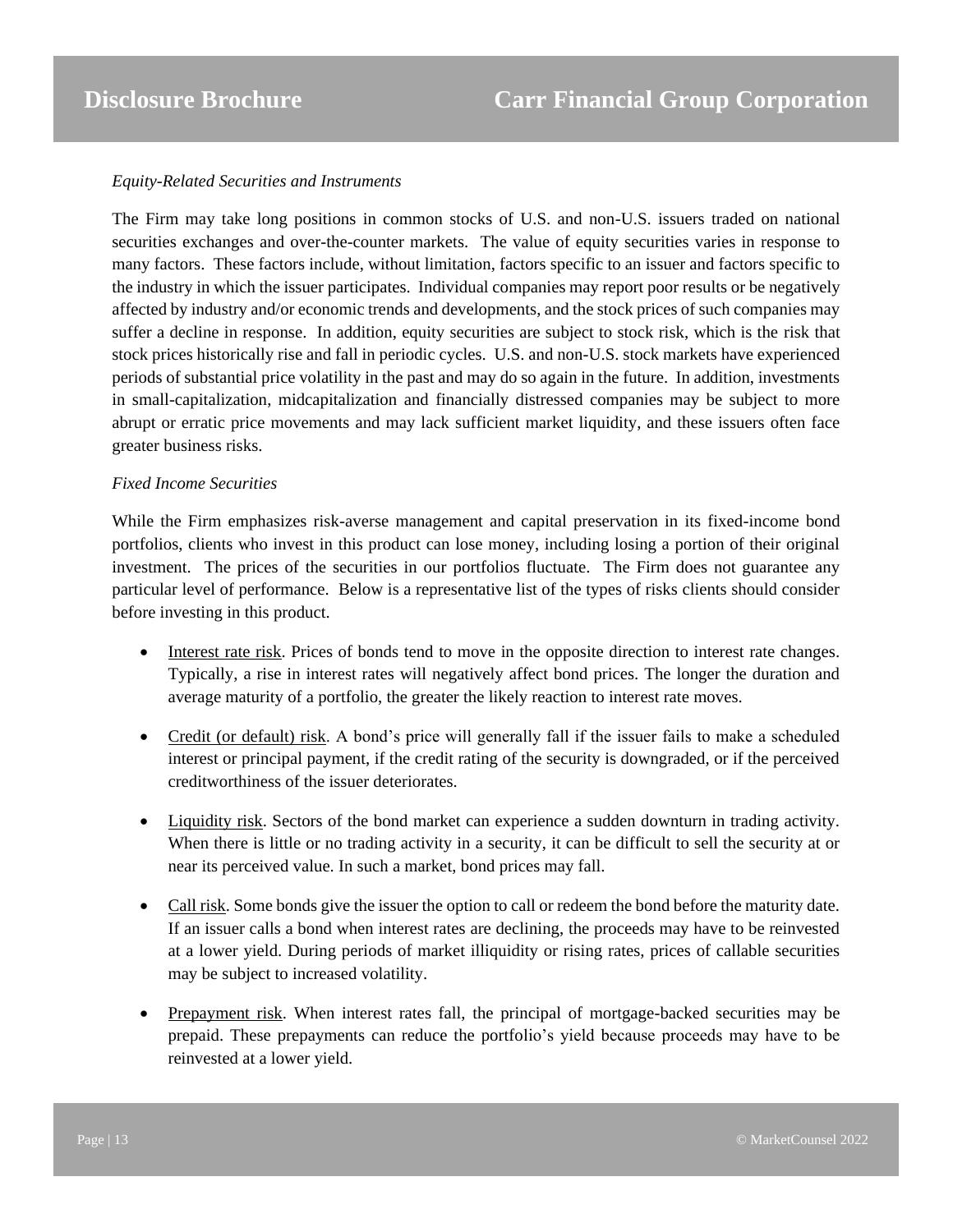• Extension risk. When interest rates rise or there is a lack of refinancing opportunities, prepayments of mortgage-backed securities or callable bonds may be less than expected. This would lengthen the portfolio's duration and average maturity and increase its sensitivity to rising rates and its potential for price declines.

#### *Mutual Funds and ETFs*

An investment in a mutual fund or ETF involves risk, including the loss of principal. Mutual fund and ETF shareholders are necessarily subject to the risks stemming from the individual issuers of the fund's underlying portfolio securities. Such shareholders are also liable for taxes on any fund-level capital gains, as mutual funds and ETFs are required by law to distribute capital gains in the event they sell securities for a profit that cannot be offset by a corresponding loss.

Shares of mutual funds are generally distributed and redeemed on an ongoing basis by the fund itself or a broker acting on its behalf. The trading price at which a share is transacted is equal to a fund's stated daily per share net asset value ("NAV"), plus any shareholders fees (*e.g*., sales loads, purchase fees, redemption fees). The per share NAV of a mutual fund is calculated at the end of each business day, although the actual NAV fluctuates with intraday changes to the market value of the fund's holdings. The trading prices of a mutual fund's shares may differ from the NAV during periods of market volatility, which may, among other factors, lead to the mutual fund's shares trading at a premium or discount to actual NAV.

Shares of ETFs are listed on securities exchanges and transacted at negotiated prices in the secondary market. Generally, ETF shares trade at or near their most recent NAV, which is generally calculated at least once daily for index-based ETFs and potentially more frequently for actively managed ETFs. However, certain inefficiencies may cause the shares to trade at a premium or discount to their pro rata NAV. There is also no guarantee that an active secondary market for such shares will develop or continue to exist. Generally, an ETF only redeems shares when aggregated as creation units (usually 20,000 shares or more). Therefore, if a liquid secondary market ceases to exist for shares of a particular ETF, a shareholder may have no way to dispose of such shares.

#### *Use of Independent Managers*

As stated above, CFG selects certain Independent Managers to manage a portion of its clients' assets. In these situations, CFG continues to conduct ongoing due diligence of such managers, but such recommendations rely to a great extent on the Independent Managers' ability to successfully implement their investment strategies. In addition, CFG does not have the ability to supervise the Independent Managers on a day-to-day basis.

#### *Options*

Options allow investors to buy or sell a security at a contracted "strike" price at or within a specific period of time. Clients may pay or collect a premium for buying or selling an option. Investors transact in options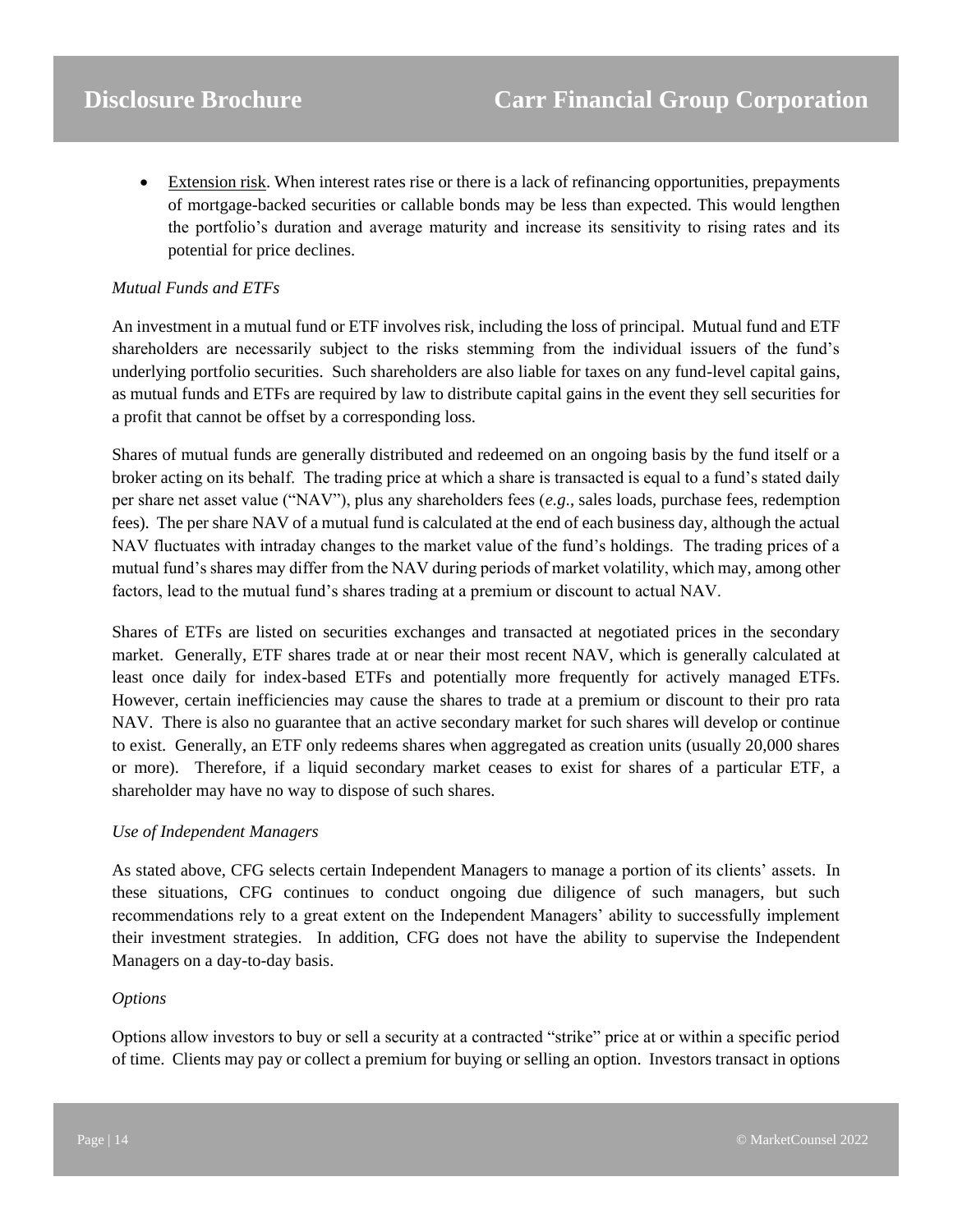to either hedge (i.e., limit) losses in an attempt to reduce risk or to speculate on the performance of the underlying securities. Options transactions contain a number of inherent risks, including the partial or total loss of principal in the event that the value of the underlying security or index does not increase/decrease to the level of the respective strike price. Holders of options contracts are also subject to default by the option writer which may be unwilling or unable to perform its contractual obligations.

### *Real Estate Investment Trusts (REITs)*

CFG recommends an investment in, or allocate assets among, various real estate investment trusts ("REITs"), the shares of which exist in the form of either publicly traded or privately placed securities. REITs are collective investment vehicles with portfolios comprised primarily of real estate and mortgage related holdings. Many REITs hold heavy concentrations of investments tied to commercial and/or residential developments, which inherently subject REIT investors to the risks associated with a downturn in the real estate market. Investments linked to certain regions that experience greater volatility in the local real estate market may give rise to large fluctuations in the value of the vehicle's shares. Mortgage related holdings may give rise to additional concerns pertaining to interest rates, inflation, liquidity and counterparty risk.

### *Currency Risks*

An advisory account that holds investments denominated in currencies other than the currency in which the advisory account is denominated may be adversely affected by the volatility of currency exchange rates.

### *Interest Rate Risks*

Interests rates may fluctuate significantly, causing price volatility with respect to securities or instruments held by clients.

### <span id="page-14-0"></span>**Item 9. Disciplinary Information**

CFG has not been involved in any legal or disciplinary events.

### <span id="page-14-1"></span>**Item 10. Other Financial Industry Activities and Affiliations**

This item requires investment advisers to disclose certain financial industry activities and affiliations.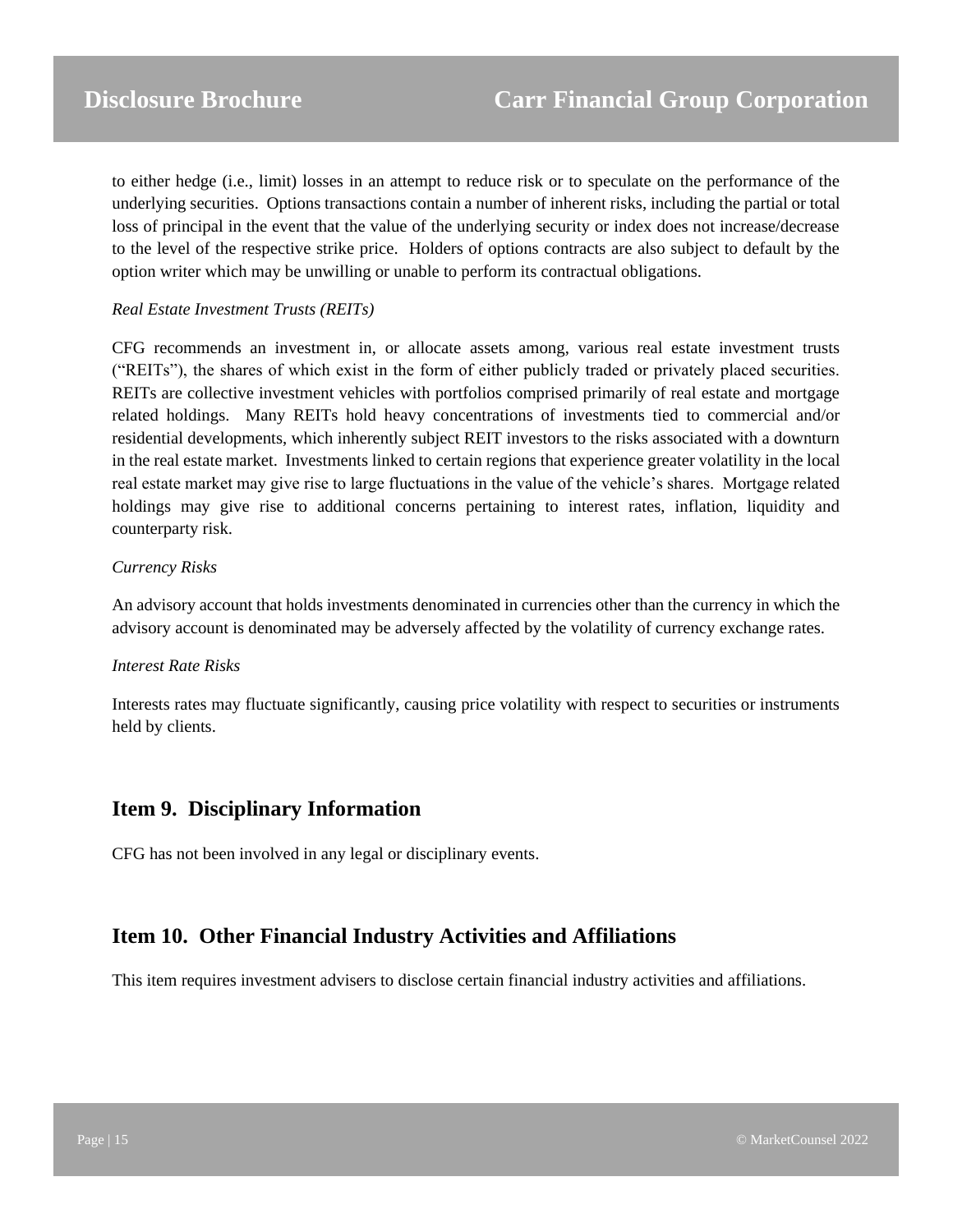#### **Licensed Insurance Agents**

A number of the Firm's Supervised Persons are licensed insurance agents and offer certain insurance products on a fully-disclosed commissionable basis. A conflict of interest exists to the extent that CFG recommends the purchase of insurance products where its Supervised Persons are entitled to insurance commissions or other additional compensation.

### <span id="page-15-0"></span>**Item 11. Code of Ethics**

CFG has adopted a code of ethics in compliance with applicable securities laws ("Code of Ethics") that sets forth the standards of conduct expected of its Supervised Persons. CFG's Code of Ethics contains written policies reasonably designed to prevent certain unlawful practices such as the use of material non-public information by the Firm or any of its Supervised Persons and the trading by the same of securities ahead of clients in order to take advantage of pending orders.

The Code of Ethics also requires certain of CFG's personnel to report their personal securities holdings and transactions and obtain pre-approval of certain investments (*e.g*., initial public offerings, limited offerings). However, the Firm's Supervised Persons are permitted to buy or sell securities that it also recommends to clients if done in a fair and equitable manner that is consistent with the Firm's policies and procedures. This Code of Ethics has been established recognizing that some securities trade in sufficiently broad markets to permit transactions by certain personnel to be completed without any appreciable impact on the markets of such securities. Therefore, under limited circumstances, exceptions may be made to the policies stated below.

When the Firm is engaging in or considering a transaction in any security on behalf of a client, no Supervised Person with access to this information may knowingly effect for themselves or for their immediate family (i.e., spouse, minor children and adults living in the same household) a transaction in that security unless:

- the transaction has been completed;
- the transaction for the Supervised Person is completed as part of a batch trade with clients; or
- a decision has been made not to engage in the transaction for the client.

These requirements are not applicable to: (i) direct obligations of the Government of the United States; (ii) money market instruments, bankers' acceptances, bank certificates of deposit, commercial paper, repurchase agreements and other high quality short-term debt instruments, including repurchase agreements; (iii) shares issued by money market funds; and iv) shares issued by other unaffiliated open-end mutual funds.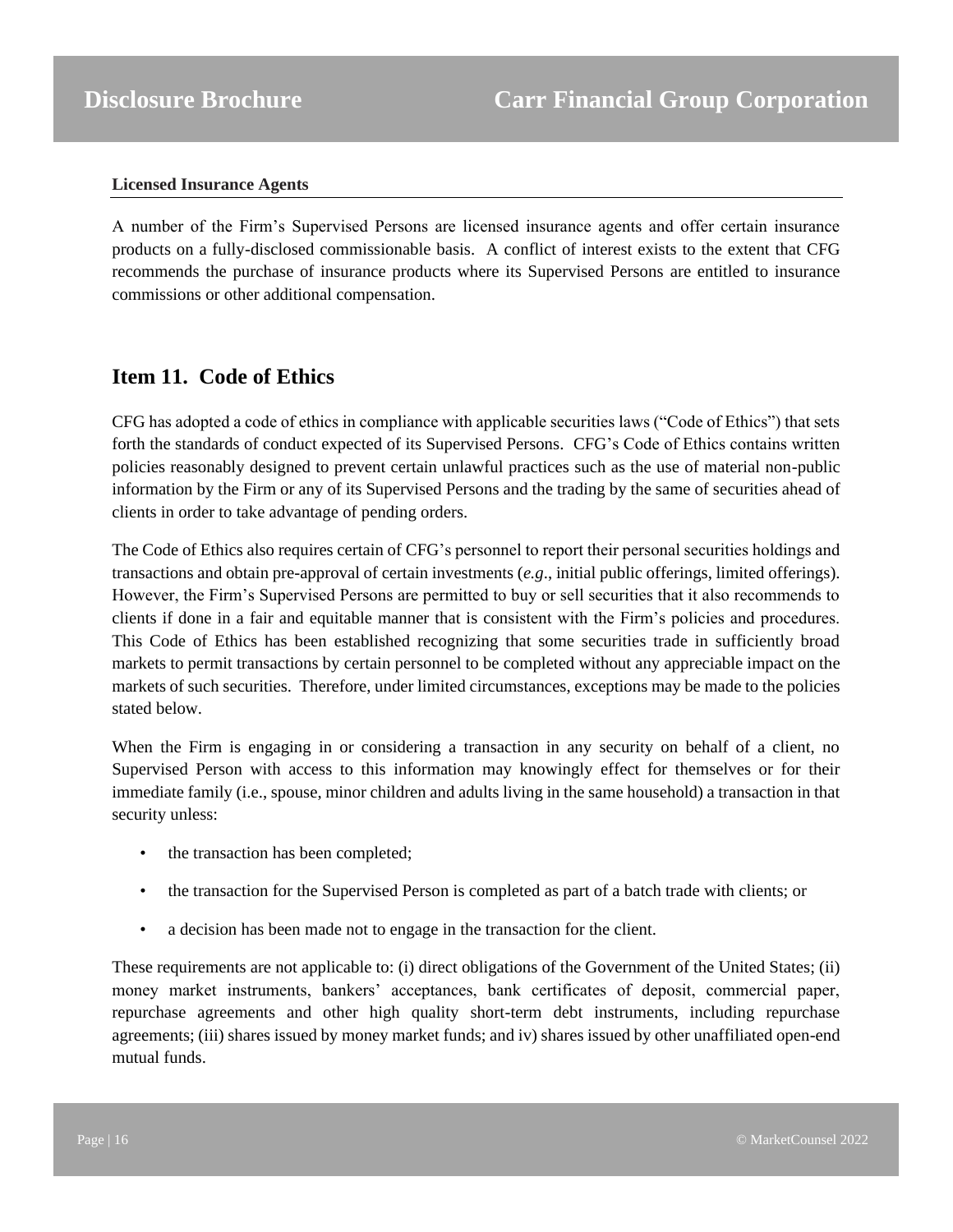Clients and prospective clients may contact CFG to request a copy of its Code of Ethics by contacting the Firm at the phone number on the cover page of this brochure.

## <span id="page-16-0"></span>**Item 12. Brokerage Practices**

### **Recommendation of Broker-Dealers for Client Transactions**

CFG recommends that clients utilize the custody, brokerage and clearing services of Charles Schwab  $\&$  Co, Inc. through its Schwab Advisor Services division ("Schwab") for investment management accounts. The final decision to custody assets with Schwab is at the discretion of the client, including those accounts under ERISA or IRA rules and regulations, in which case the client is acting as either the plan sponsor or IRA accountholder. CFG is independently owned and operated and not affiliated with Schwab. Schwab provides CFG with access to its institutional trading and custody services, which are typically not available to retail investors.

Factors which CFG considers in recommending Schwab or any other broker-dealer to clients include their respective financial strength, reputation, execution, pricing, research and service. The commissions and/or transaction fees charged by Schwab may be higher or lower than those charged by other Financial Institutions.

The commissions paid by CFG's clients to Schwab comply with the Firm's duty to obtain "best execution." Clients may pay commissions that are higher than another qualified Financial Institution might charge to effect the same transaction where CFG determines that the commissions are reasonable in relation to the value of the brokerage and research services received. In seeking best execution, the determinative factor is not the lowest possible cost, but whether the transaction represents the best qualitative execution, taking into consideration the full range of a Financial Institution's services, including among others, the value of research provided, execution capability, commission rates and responsiveness. CFG seeks competitive rates but may not necessarily obtain the lowest possible commission rates for client transactions.

Consistent with obtaining best execution, brokerage transactions are directed to certain broker-dealers in return for investment research products and/or services which assist CFG in its investment decision-making process. Such research will be used to service all of the Firm's clients, but brokerage commissions paid by one client may be used to pay for research that is not used in managing that client's portfolio. The receipt of investment research products and/or services as well as the allocation of the benefit of such investment research products and/or services poses a conflict of interest because CFG does not have to produce or pay for the products or services.

CFG periodically and systematically reviews its policies and procedures regarding its recommendation of Financial Institutions in light of its duty to obtain best execution.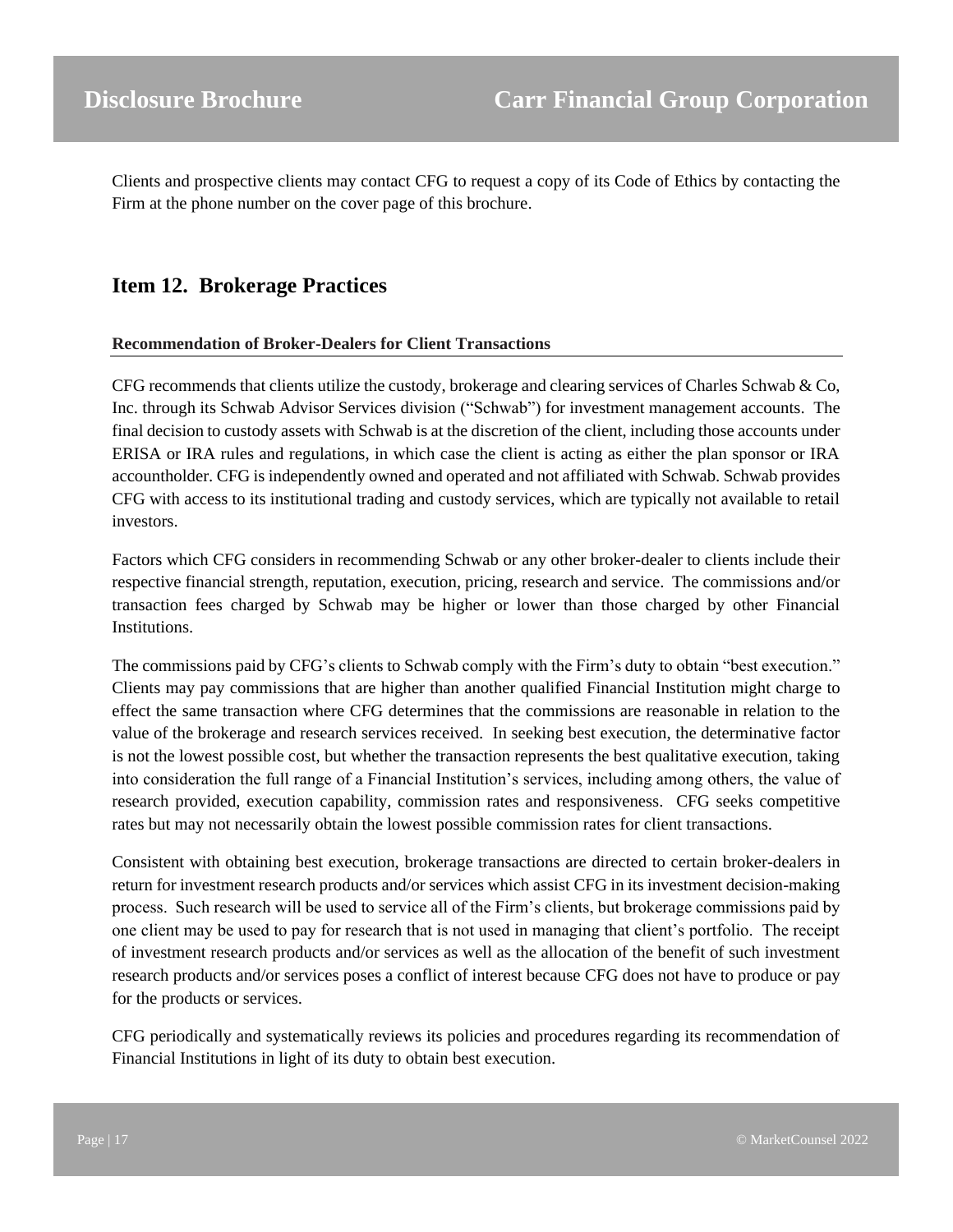#### **Software and Support Provided by Financial Institutions**

CFG receives without cost from Schwab administrative support, computer software, related systems support, as well as other third party support as further described below (together "Support") which allow CFG to better monitor client accounts maintained at Schwab and otherwise conduct its business. CFG receives the Support without cost because the Firm renders investment management services to clients that maintain assets at Schwab. The Support is not provided in connection with securities transactions of clients (i.e., not "soft dollars"). The Support benefits CFG, but not its clients directly. Clients should be aware that CFG's receipt of economic benefits such as the Support from a broker-dealer creates a conflict of interest since these benefits will influence the Firm's choice of broker-dealer over another that does not furnish similar software, systems support or services, especially because the support is contingent upon clients placing a certain level(s) of assets at Schwab. In fulfilling its duties to its clients, CFG endeavors at all times to put the interests of its clients first and has determined that the recommendation of Schwab is in the best interest of clients and satisfies the Firm's duty to seek best execution.

Specifically, CFG receives the following benefits from Schwab: i) receipt of duplicate client confirmations and bundled duplicate statements; ii) access to a trading desk that exclusively services its institutional traders; iii) access to block trading which provides the ability to aggregate securities transactions and then allocate the appropriate shares to client accounts; and iv) access to an electronic communication network for client order entry and account information.

In addition, the Firm receives funds to be used toward qualifying third-party service providers for research, marketing, compliance, technology and software platforms and services. Funds are made available to the Firm upon thresholds of \$135 million, \$270 million, and \$405 million in client assets being transferred to Schwab within twelve months. This support is only available during the Firm's first twelve months of operation.

These services generally are available to independent investment advisors on an unsolicited basis, at no charge to them so long as a certain amount of the advisor's clients' assets are maintained in accounts at Schwab. Schwab's services include brokerage services that are related to the execution of securities transactions, custody, research, including that in the form of advice, analyses and reports, and access to mutual funds and other investments that are otherwise generally available only to institutional investors or would require a significantly higher minimum initial investment.

For client accounts maintained in its custody, Schwab generally does not charge separately for custody services but is compensated by account holders through commissions or other transaction-related or assetbased fees for securities trades that are executed through Schwab or that settle into Schwab accounts.

Schwab also makes available to the Firm other products and services that benefit the Firm but may not benefit its clients' accounts. These benefits may include national, regional or Firm specific educational events organized and/or sponsored by Schwab. Other of these products and services assist CFG in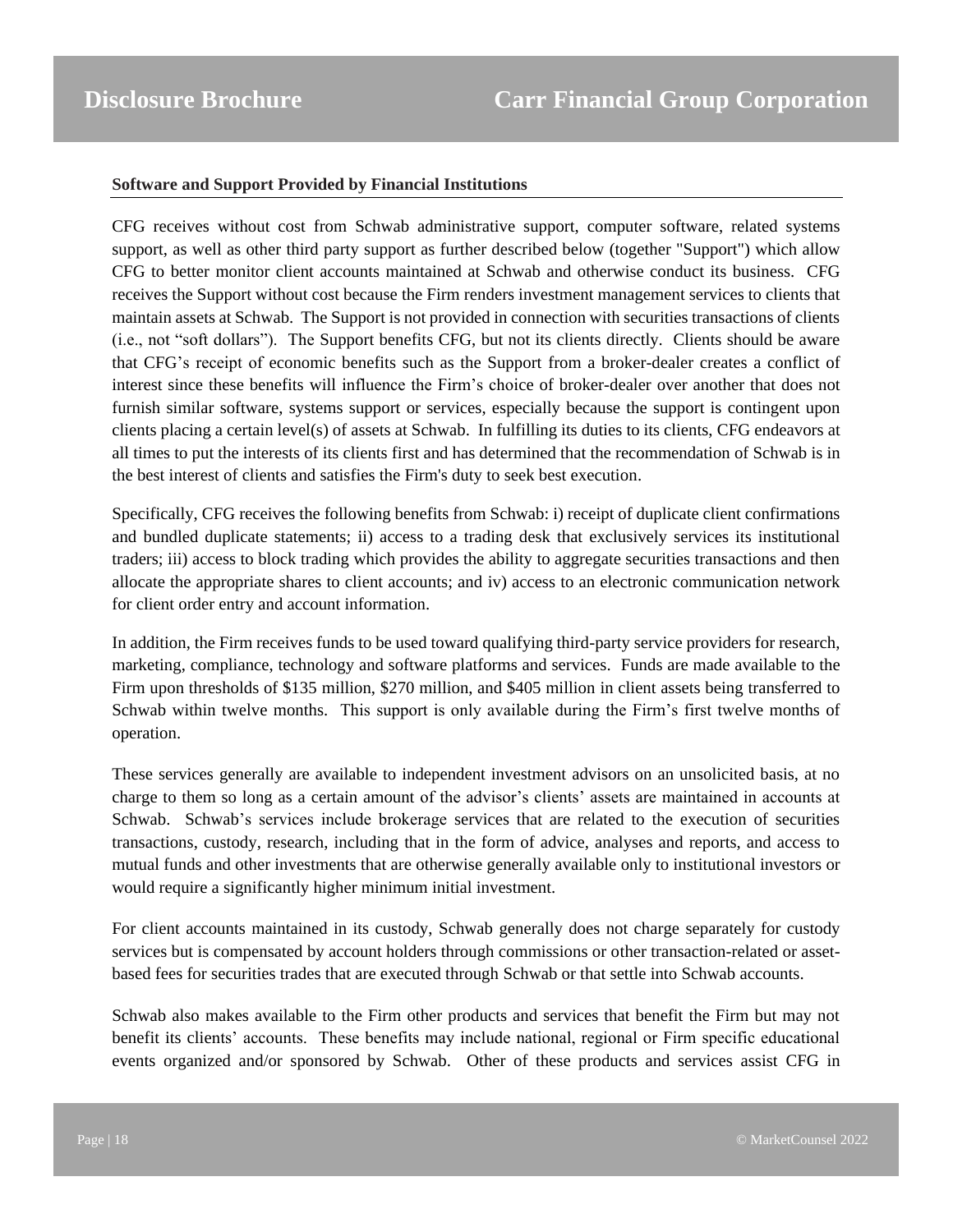managing and administering clients' accounts. These include software and other technology (and related technological training) that provide access to client account data (such as trade confirmations and account statements), facilitate trade execution (and allocation of aggregated trade orders for multiple client accounts), provide research, pricing information and other market data, facilitate payment of the Firm's fees from its clients' accounts, and assist with back-office training and support functions, recordkeeping and client reporting. Many of these services generally may be used to service all or some substantial number of the Firm's accounts, including accounts not maintained at Schwab. Schwab also makes available to CFG other services intended to help the Firm manage and further develop its business enterprise. These services may include professional compliance, legal and business consulting, publications and conferences on practice management, information technology, business succession, regulatory compliance, employee benefits providers, human capital consultants, insurance and marketing. In addition, Schwab may make available, arrange and/or pay vendors for these types of services rendered to the Firm by independent third parties. Schwab may discount or waive fees it would otherwise charge for some of these services or pay all or a part of the fees of a third-party providing these services to the Firm. While, as a fiduciary, CFG endeavors to act in its clients' best interests, the Firm's recommendation that clients maintain their assets in accounts at Schwab may be based in part on the benefits received and not solely on the nature, cost or quality of custody and brokerage services provided by Schwab, which creates a conflict of interest.

#### **Brokerage for Client Referrals**

CFG does not consider, in selecting or recommending broker-dealers, whether the Firm receives client referrals from the Financial Institutions or other third party.

#### **Directed Brokerage**

The client may direct CFG in writing to use a particular Financial Institution to execute some or all transactions for the client. In that case, the client will negotiate terms and arrangements for the account with that Financial Institution and the Firm will not seek better execution services or prices from other Financial Institutions or be able to "batch" client transactions for execution through other Financial Institutions with orders for other accounts managed by CFG (as described above). As a result, the client may pay higher commissions or other transaction costs, greater spreads or may receive less favorable net prices, on transactions for the account than would otherwise be the case. Subject to its duty of best execution, CFG may decline a client's request to direct brokerage if, in the Firm's sole discretion, such directed brokerage arrangements would result in additional operational difficulties.

#### **Trade Aggregation**

Transactions for each client will be effected independently, unless CFG decides to purchase or sell the same securities for several clients at approximately the same time. CFG may (but is not obligated to) combine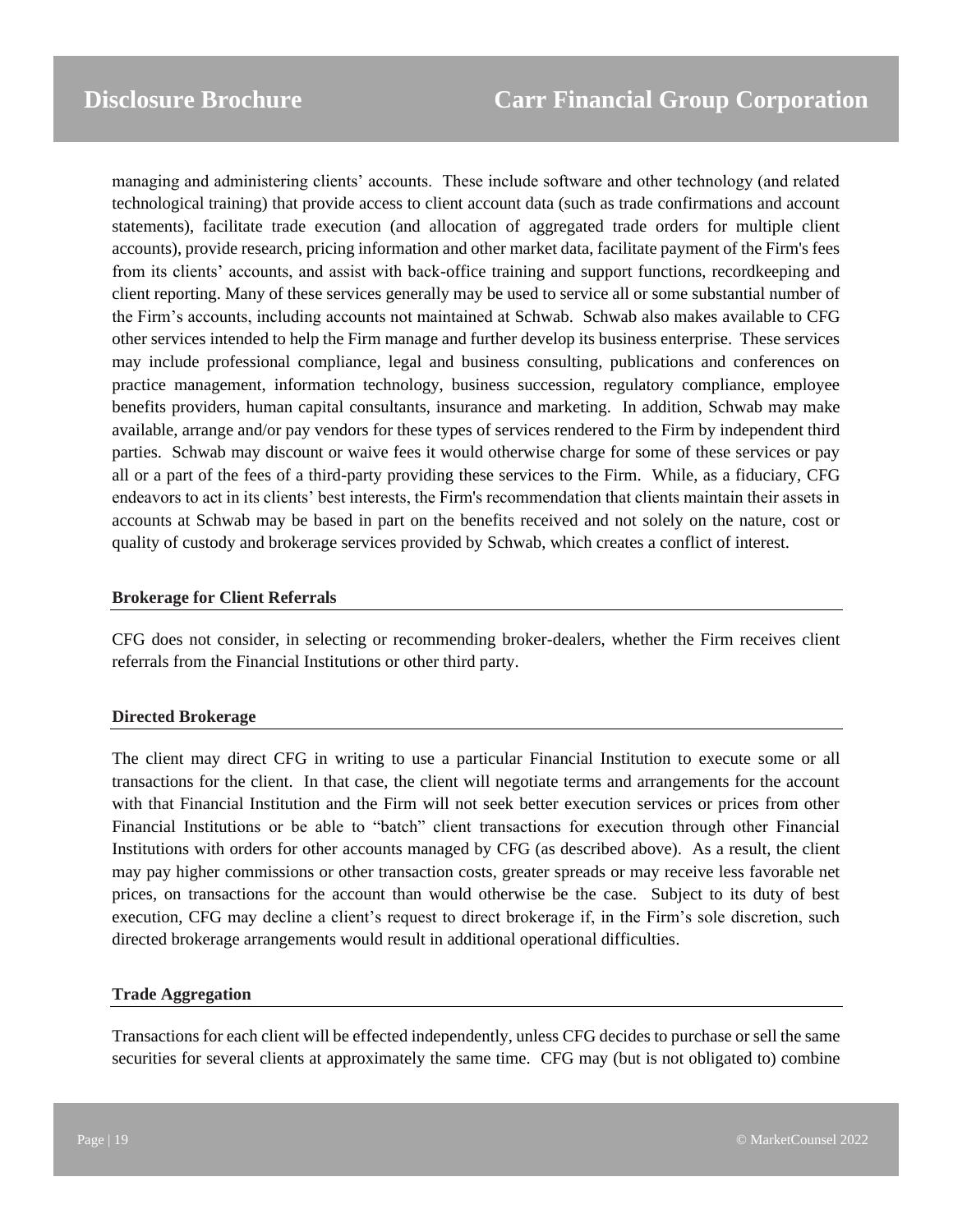or "batch" such orders to obtain best execution, to negotiate more favorable commission rates or to allocate equitably among the Firm's clients differences in prices and commissions or other transaction costs that might not have been obtained had such orders been placed independently. Under this procedure, transactions will be averaged as to price and allocated among CFG's clients pro rata to the purchase and sale orders placed for each client on any given day. To the extent that the Firm determines to aggregate client orders for the purchase or sale of securities, including securities in which CFG's Supervised Persons may invest, the Firm does so in accordance with applicable rules promulgated under the Advisers Act and no-action guidance provided by the staff of the U.S. Securities and Exchange Commission. CFG does not receive any additional compensation or remuneration as a result of the aggregation.

In the event that the Firm determines that a prorated allocation is not appropriate under the particular circumstances, the allocation will be made based upon other relevant factors, which include: (i) when only a small percentage of the order is executed, shares may be allocated to the account with the smallest order or the smallest position or to an account that is out of line with respect to security or sector weightings relative to other portfolios, with similar mandates; (ii) allocations may be given to one account when one account has limitations in its investment guidelines which prohibit it from purchasing other securities which are expected to produce similar investment results and can be purchased by other accounts; (iii) if an account reaches an investment guideline limit and cannot participate in an allocation, shares may be reallocated to other accounts (this may be due to unforeseen changes in an account's assets after an order is placed); (iv) with respect to sale allocations, allocations may be given to accounts low in cash; (v) in cases when a pro rata allocation of a potential execution would result in a de minimis allocation in one or more accounts, the Firm may exclude the account(s) from the allocation; the transactions may be executed on a pro rata basis among the remaining accounts; or (vi) in cases where a small proportion of an order is executed in all accounts, shares may be allocated to one or more accounts on a random basis.

### <span id="page-19-0"></span>**Item 13. Review of Accounts**

### **Account Reviews**

CFG monitors client portfolios on a continuous and ongoing basis and regular account reviews are conducted on at least an annual basis. Such reviews are conducted by the Firm's Principal and/or investment adviser representatives. All investment advisory clients are encouraged to discuss their needs, goals and objectives with CFG and to keep the Firm informed of any changes thereto.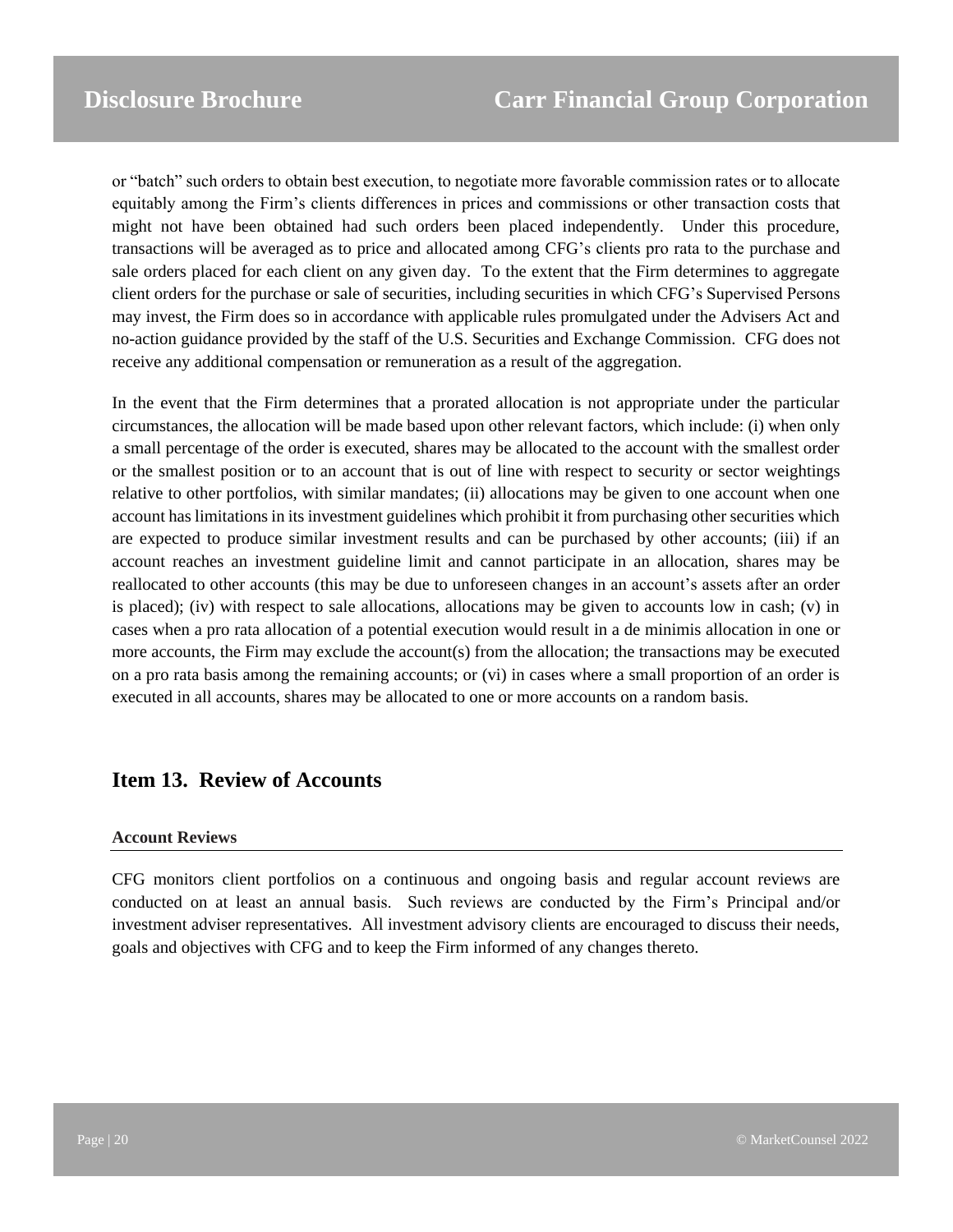#### **Account Statements and Reports**

Clients are provided with transaction confirmation notices and regular summary account statements directly from the Financial Institutions where their assets are custodied. From time-to-time or as otherwise requested, clients may also receive written or electronic reports from CFG and/or an outside service provider, which contain certain account and/or market-related information, such as an inventory of account holdings or account performance. Clients should compare the account statements they receive from their custodian with any documents or reports they receive from CFG or an outside service provider.

### <span id="page-20-0"></span>**Item 14. Client Referrals and Other Compensation**

### **Client Referrals**

In the event a client is introduced to CFG by either an unaffiliated or an affiliated solicitor, the Firm may pay that solicitor a referral fee in accordance with applicable state securities laws. Unless otherwise disclosed, any such referral fee is paid solely from CFG's investment management fee and does not result in any additional charge to the client. If the client is introduced to the Firm by an unaffiliated solicitor, the client will receive a solicitor's disclosure statement containing the terms and conditions of the solicitation arrangement. Any affiliated solicitor of CFG is required to disclose the nature of his or her relationship to prospective clients at the time of the solicitation and will provide all prospective clients with a copy of the Firm's written brochure(s) at the time of the solicitation.

#### **Other Compensation**

The Firm receives economic benefits from Schwab. The benefits, conflicts of interest and how they are addressed are discussed above in response to Item 12.

### <span id="page-20-1"></span>**Item 15. Custody**

CFG is deemed to have custody of client funds and securities because the Firm is given the ability to debit client accounts for payment of the Firm's fees. As such, client funds and securities are maintained at one or more Financial Institutions that serve as the qualified custodian with respect to such assets. Such qualified custodians will send account statements to clients at least once per calendar quarter that typically detail any transactions in such account for the relevant period.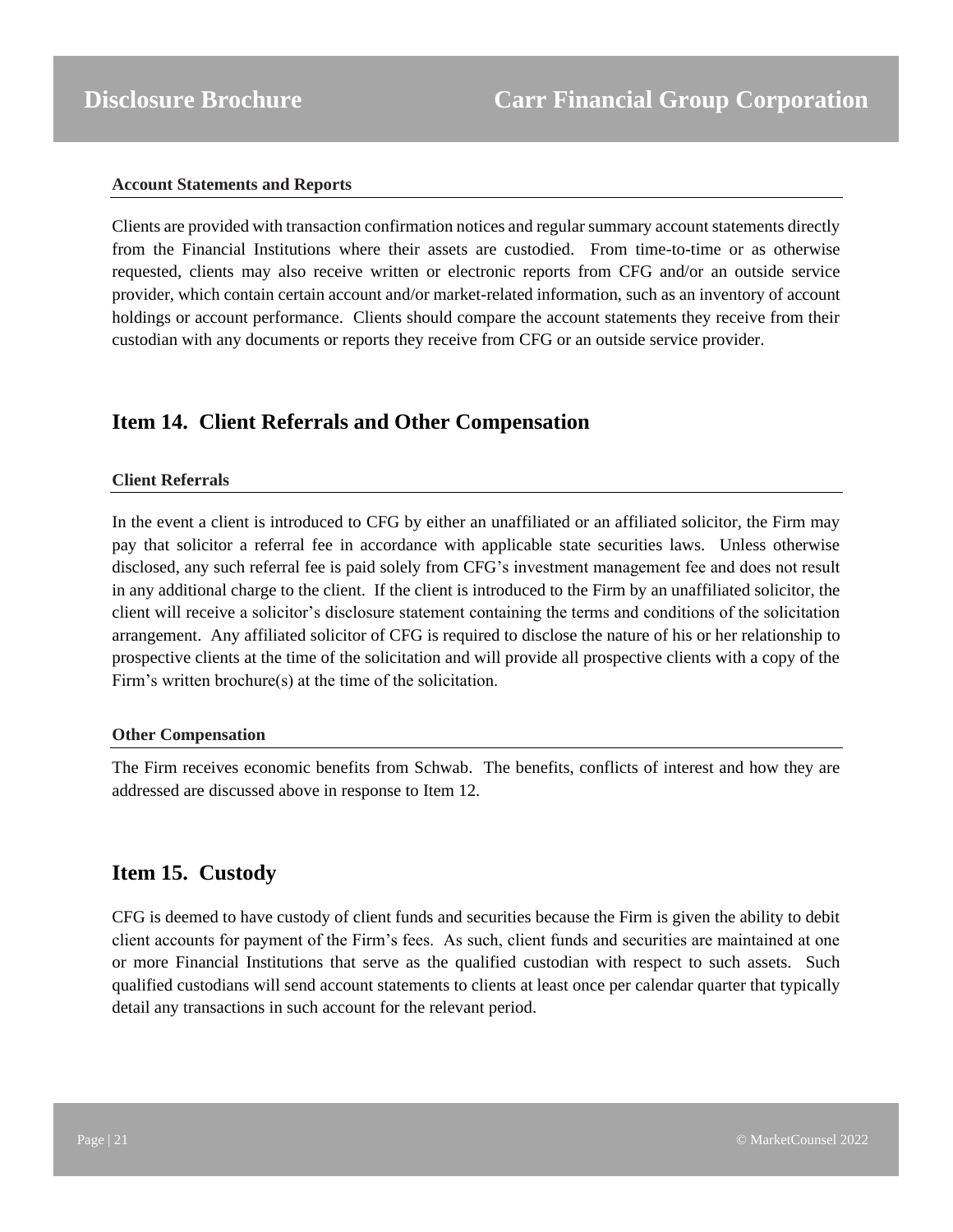In addition, as discussed in Item 13, CFG will also send, or otherwise make available, periodic supplemental reports to clients. Clients should carefully review the statements sent directly by the Financial Institutions and compare them to those received from CFG. Any other custody disclosures can be found in the Firm's Form ADV Part 1.

### **Surprise Independent Examination**

As CFG is deemed to have custody over clients' cash, bank accounts or securities because the Firm (or its Supervised Persons or affiliates) act as trustee for client account, have access to client user names and passwords for reporting on assets or managing the assets, and other powers of attorney that allow the Firm to move assets. The Firm is required to engage an independent accounting Firm to perform a surprise annual examination of those assets and accounts over which it maintains custody. Any related opinions issued by an independent accounting Firm are filed with the SEC and are publicly available on the SEC's Investment Adviser Public Disclosure website. CFG does not have direct access to client funds as they are maintained with an independent qualified custodian.

#### **Standing Letters of Authorization**

CFG also has custody due to clients giving the Firm limited power of attorney in a standing letter of authorization ("SLOA") to disburse funds to one or more third parties as specifically designated by the client. In such circumstances, the Firm will implement the steps in the SEC's no-action letter on February 21, 2017 which includes (in summary): i) client will provide instruction for the SLOA to the custodian; ii) client will authorize the Firm to direct transfers to the specific third party; iii) the custodian will perform appropriate verification of the instruction and provide a transfer of funds notice to the client promptly after each transfer; iv) the client will have the ability to terminate or change the instruction; v) the Firm will have no authority or ability to designate or change the identity or any information about the third party; vi) the Firm will keep records showing that the third party is not a related party of the Firm or located at the same address as the Firm; and vii) the custodian will send the client an initial and annual notice confirming the SLOA instructions.

### <span id="page-21-0"></span>**Item 16. Investment Discretion**

CFG is given the authority to exercise discretion on behalf of clients. CFG is considered to exercise investment discretion over a client's account if it can effect and/or direct transactions in client accounts without first seeking their consent. CFG is given this authority through a power-of-attorney included in the agreement between CFG and the client. Clients may request a limitation on this authority (such as certain securities not to be bought or sold). CFG takes discretion over the following activities: